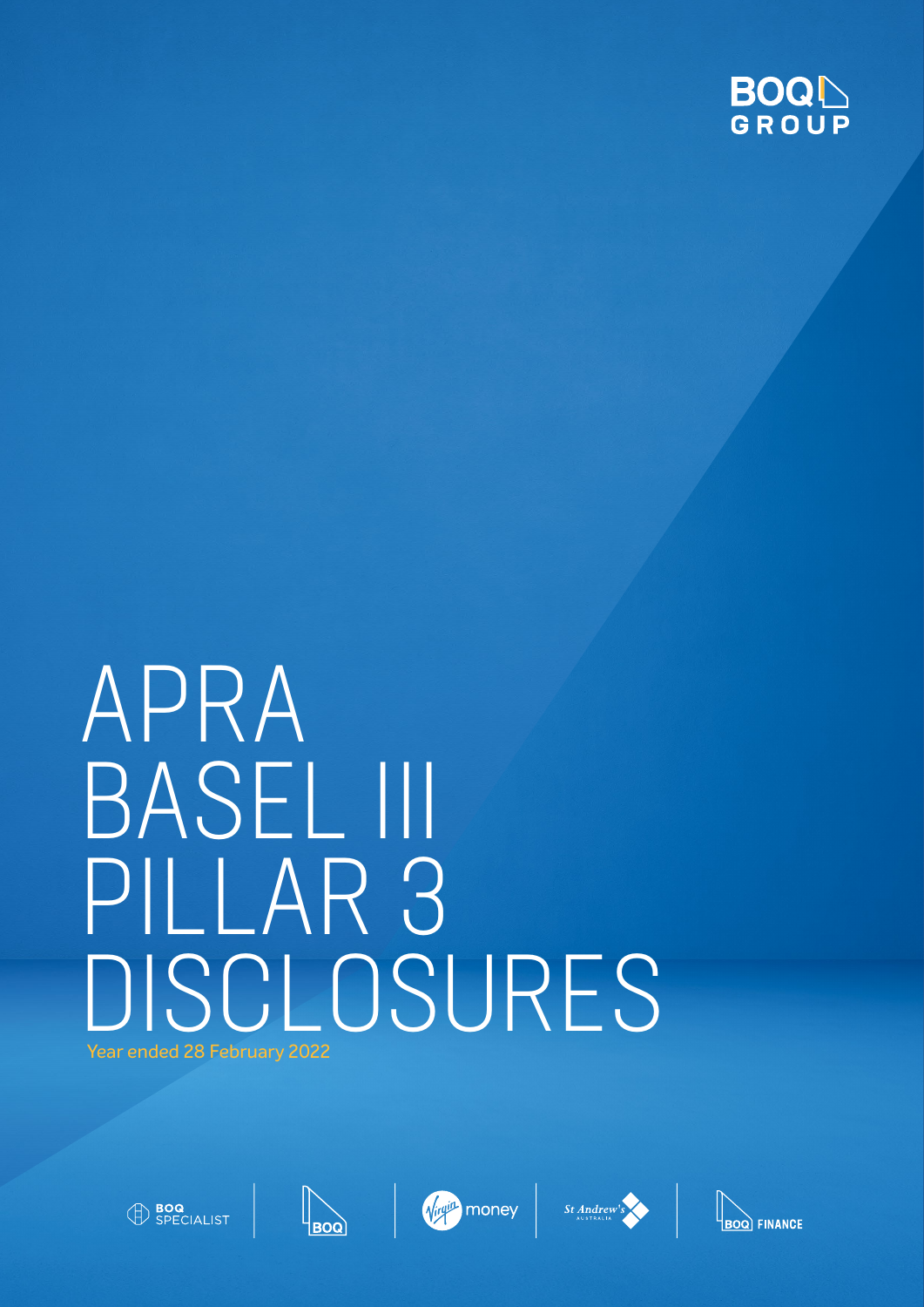For the Year Ended 28 February 2022

#### **Introduction**

Bank of Queensland (**Bank** or **BOQ**) is an Authorised Deposit-taking Institution (**ADI**) regulated by the Australian Prudential Regulation Authority (**APRA**) under the authority of the *Banking Act 1959*.

This report has been prepared by BOQ to meet its disclosure requirements set out in APRA's prudential standard *APS 330 'Public Disclosure'* (**APS 330**). It presents information on the Bank's capital adequacy, credit risk, securitisation exposures and liquidity coverage ratio.

In addition to this report, the Bank's main features of capital instruments are updated on an ongoing basis and are available at the Regulatory Disclosures section of the Bank's website at the following address: https://www.boq.com.au/regulatory\_disclosures.

#### **Key points**

The Bank's capital management strategy aims to ensure adequate capital levels are maintained to protect deposit holders. The Bank's capital is measured and managed in line with Prudential Standards issued by APRA. The capital management plan is updated annually and submitted to the Board for approval. The approval process is designed to ensure the plan is consistent with the overall business plan and for managing capital levels on an ongoing basis.

#### Capital Ratios

The Board has implemented interim targets until the finalisation of APRA's new capital framework, these are: Common Equity Tier 1 Capital Ratio greater than 9.5%; and Total Capital Ratio greater than 13.0%.

As at 28 February 2022, BOQ's capital ratios, including the consolidation of ME Bank acquired on 1 July 2021, are as follows:

- Common Equity Tier 1 Capital Ratio was 9.7% (9.5% as at 30 November 2021); and
- Total Capital Ratio was 13.9% (13.1% as at 30 November 2021).

#### Capital Initiatives

The Bank raised AUD 400 million through the issue of subordinated debt in November 2021.

| <b>CONTENTS</b>                                                                           | <b>PAGE</b> |
|-------------------------------------------------------------------------------------------|-------------|
| 1. Capital Structure                                                                      | 3           |
| 2. Capital Disclosure Template                                                            | 4           |
| 3. Reconciliation between the Consolidated Balance Sheet and the Regulatory Balance Sheet | 8           |
| 4. Entities excluded from the Regulatory Scope of Consolidation                           | 10          |
| 5. Capital Adequacy                                                                       | 11          |
| 6. Credit Risk                                                                            | 12          |
| 7. Securitisation Exposures                                                               | 14          |
| 8. Liquidity Coverage Ratio                                                               | 15          |
| 9. Net Stable Funding Ratio                                                               | 17          |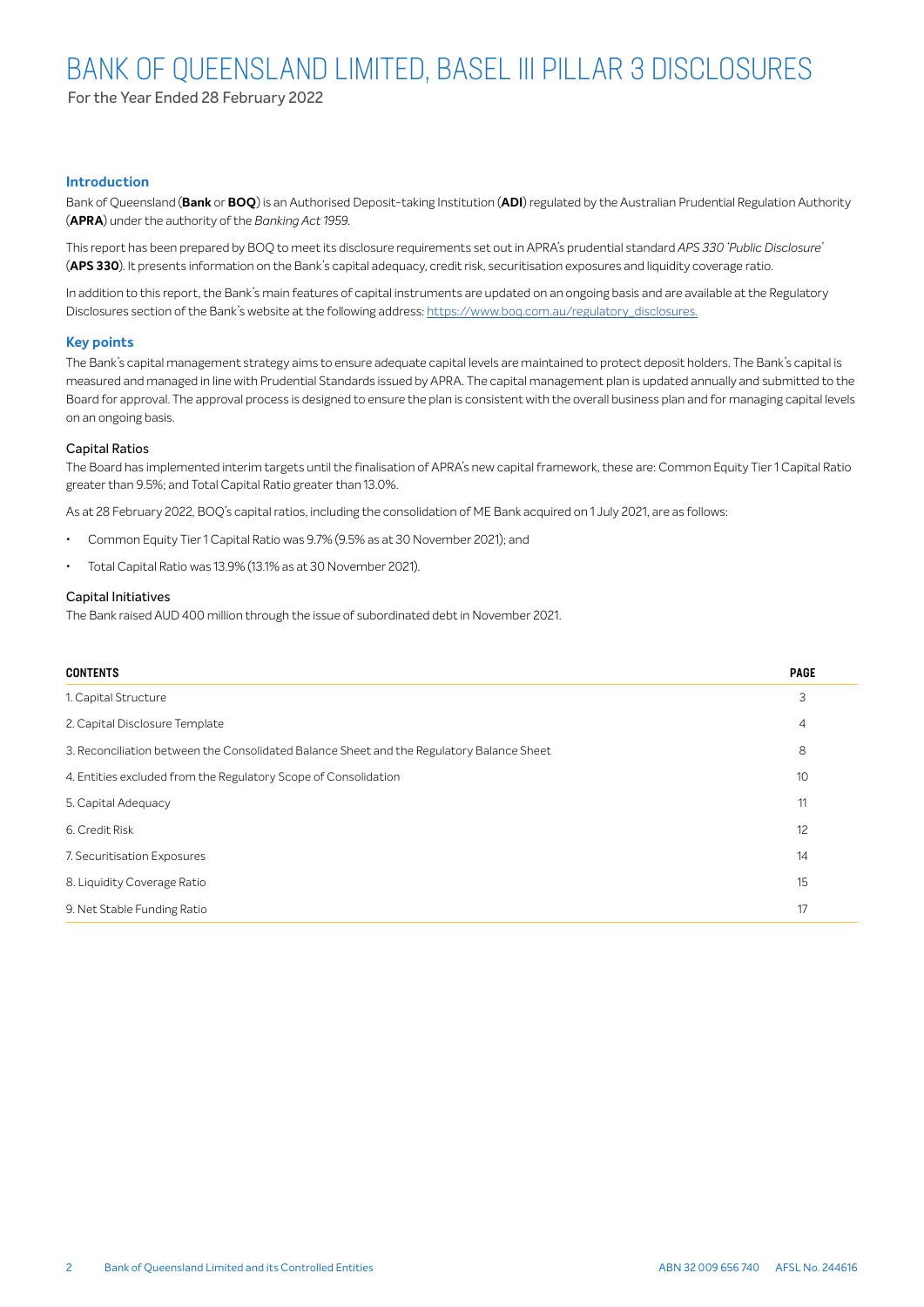For the Year Ended 28 February 2022

### **1. Capital Structure**

|                                                    | February 22 | August 21 |
|----------------------------------------------------|-------------|-----------|
|                                                    | \$m         | \$m\$     |
| <b>COMMON EQUITY TIER 1 CAPITAL</b>                |             |           |
| Paid-up ordinary share capital                     | 5,218       | 5,213     |
| Reserves                                           | 487         | 346       |
| Retained earnings, including current year earnings | 349         | 277       |
| <b>Total Common Equity Tier 1 Capital</b>          | 6,054       | 5,836     |
| <b>REGULATORY ADJUSTMENTS</b>                      |             |           |
| Deferred expenditure                               | (350)       | (311)     |
| Goodwill and intangibles                           | (1,197)     | (1,180)   |
| Other deductions                                   | (136)       | (11)      |
| <b>Total Regulatory Adjustments</b>                | (1,683)     | (1,502)   |
| Net Common Equity Tier 1 Capital                   | 4,371       | 4,334     |
| Additional Tier 1 Capital <sup>(1)</sup>           | 910         | 610       |
| <b>Total Tier 1 Capital</b>                        | 5,281       | 4,944     |
| <b>TIER 2 CAPITAL</b>                              |             |           |
| Tier 2 Capital <sup>(2)</sup>                      | 836         | 450       |
| General Reserve for Credit Losses                  | 167         | 178       |
| <b>Net Tier 2 Capital</b>                          | 1,003       | 628       |
| <b>Total Capital Base</b>                          | 6,284       | 5,572     |

Notes:

(1) Upon ADI license handback completed on 28 February 2022, the \$300m capital notes originally issued by ME Bank, form part of Group's Additional Tier 1 Capital.

(2) Tier 2 capital \$400m was raised in November 2021 through the issue of subordinated notes.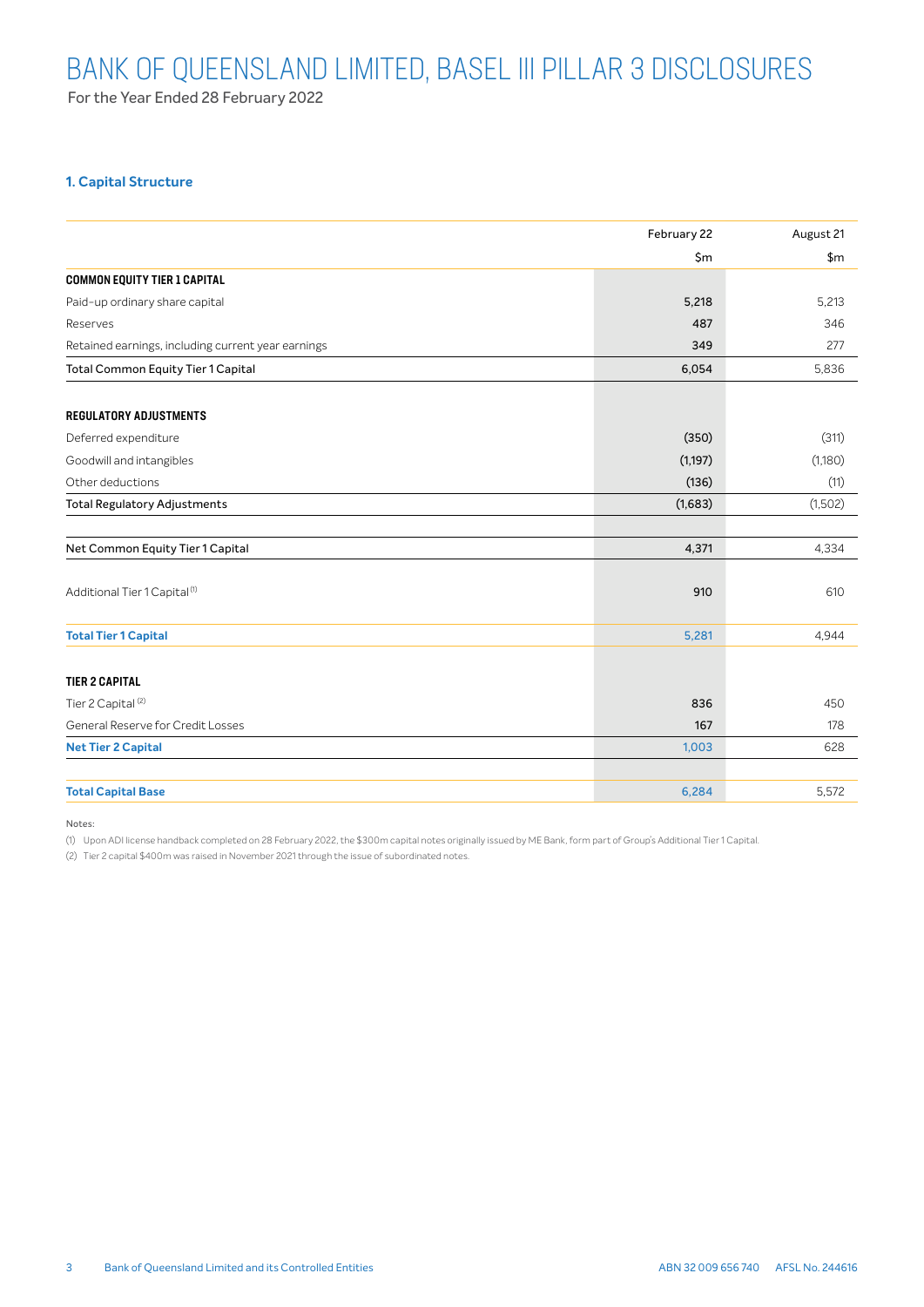For the Year Ended 28 February 2022

### **2. Capital Disclosure Template**

|                | Common Equity Tier 1 Capital (CET1): Instruments and Reserves                                                                                                                                                                                                            | \$m   | Ref |
|----------------|--------------------------------------------------------------------------------------------------------------------------------------------------------------------------------------------------------------------------------------------------------------------------|-------|-----|
| $\mathbf{1}$   | Directly issued qualifying ordinary shares (and equivalent for mutually-owned entities) capital                                                                                                                                                                          | 5,218 | Α   |
| $\overline{c}$ | Retained earnings                                                                                                                                                                                                                                                        | 349   | Β   |
| 3              | Accumulated other comprehensive income (and other reserves)                                                                                                                                                                                                              | 487   |     |
| 4              | Directly issued capital subject to phase out from CET1 (only applicable to mutually-owned companies)                                                                                                                                                                     |       |     |
| 5              | Ordinary share capital issued by subsidiaries and held by third parties (amount allowed in group CET1)                                                                                                                                                                   |       |     |
| 6              | <b>Common Equity Tier 1 capital before Regulatory Adjustments</b>                                                                                                                                                                                                        | 6,054 |     |
|                | Common Equity Tier 1 capital: Regulatory Adjustments                                                                                                                                                                                                                     | \$m   | Ref |
| 7              | Prudential valuation adjustments                                                                                                                                                                                                                                         |       |     |
| 8              | Goodwill (net of related tax liability)                                                                                                                                                                                                                                  | 751   | С   |
| 9              | Other intangibles other than mortgage servicing rights (net of related tax liability)                                                                                                                                                                                    | 446   | D   |
| 10             | Deferred tax assets that rely on future profitability excluding those arising from temporary differences (net of<br>related tax liability)                                                                                                                               |       |     |
| 11             | Cash-flow hedge reserve                                                                                                                                                                                                                                                  | 102   | Ε   |
| 12             | Shortfall of provisions to expected losses                                                                                                                                                                                                                               |       |     |
| 13             | Securitisation gain on sale (as set out in paragraph 562 of Basel II framework)                                                                                                                                                                                          |       |     |
| 14             | Gains and losses due to changes in own credit risk on fair valued liabilities                                                                                                                                                                                            |       |     |
| 15             | Defined benefit superannuation fund net assets                                                                                                                                                                                                                           |       |     |
| 16             | Investments in own shares (if not already netted off paid-in capital on reported balance sheet)                                                                                                                                                                          |       |     |
| 17             | Reciprocal cross-holdings in common equity                                                                                                                                                                                                                               |       |     |
| 18             | Investments in the capital of banking, financial and insurance entities that are outside the scope of regulatory<br>consolidation, net of eligible short positions, where the ADI does not own more than 10% of the issued share capital<br>(amount above 10% threshold) |       |     |
| 19             | Significant investments in the ordinary shares of banking, financial and insurance entities that are outside the scope<br>of regulatory consolidation, net of eligible short positions (amount above 10% threshold)                                                      |       |     |
| 20             | Mortgage service rights (amount above 10% threshold)                                                                                                                                                                                                                     |       |     |
| 21             | Deferred tax assets arising from temporary differences (amount above 10% threshold, net of related tax liability)                                                                                                                                                        |       |     |
| 22             | Amount exceeding the 15% threshold                                                                                                                                                                                                                                       |       |     |
| 23             | of which: significant investments in the ordinary shares of financial entities                                                                                                                                                                                           |       |     |
| 24             | of which: mortgage servicing rights                                                                                                                                                                                                                                      |       |     |
| 25             | of which: deferred tax assets arising from temporary differences                                                                                                                                                                                                         |       |     |
| 26             | National specific regulatory adjustments (sum of rows 26a, 26b, 26c, 26d, 26e, 26f, 26g, 26h, 26i and 26j)                                                                                                                                                               | 384   |     |
| 26a            | of which: treasury shares                                                                                                                                                                                                                                                |       |     |
| 26b            | of which: offset to dividends declared under a dividend reinvestment plan (DRP), to the extent that the dividends<br>are used to purchase new ordinary shares issued by the ADI                                                                                          |       |     |
| 26с            | of which: deferred fee income                                                                                                                                                                                                                                            | 323   | F   |
| 26d            | of which: equity investments in financial institutions not reported in rows 18, 19 and 23                                                                                                                                                                                | 9     | G   |
| 26e            | of which: deferred tax assets not reported in rows 10, 21 and 25                                                                                                                                                                                                         | 5     | H.  |
| 26f            | of which: capitalised expenses                                                                                                                                                                                                                                           | 12    |     |
| 26g            | of which: investments in commercial (non-financial) entities that are deducted under APRA prudential<br>requirements                                                                                                                                                     | 9     | J   |
| 26h            | of which: covered bonds in excess of asset cover in pools                                                                                                                                                                                                                |       |     |
| 26i            | of which: undercapitalisation of a non-consolidated subsidiary                                                                                                                                                                                                           |       |     |
| 26j            | of which: other national specific regulatory adjustments not reported in rows 26a to 26i                                                                                                                                                                                 | 26    | K   |
| 27             | Regulatory adjustments applied to Common Equity Tier 1 due to insufficient Additional Tier 1 and Tier 2 to cover<br>deductions                                                                                                                                           |       |     |
| 28             | <b>Total Regulatory Adjustments to Common Equity Tier 1</b>                                                                                                                                                                                                              | 1,683 |     |
| 29             | <b>Common Equity Tier 1 Capital (CET1)</b>                                                                                                                                                                                                                               | 4,371 |     |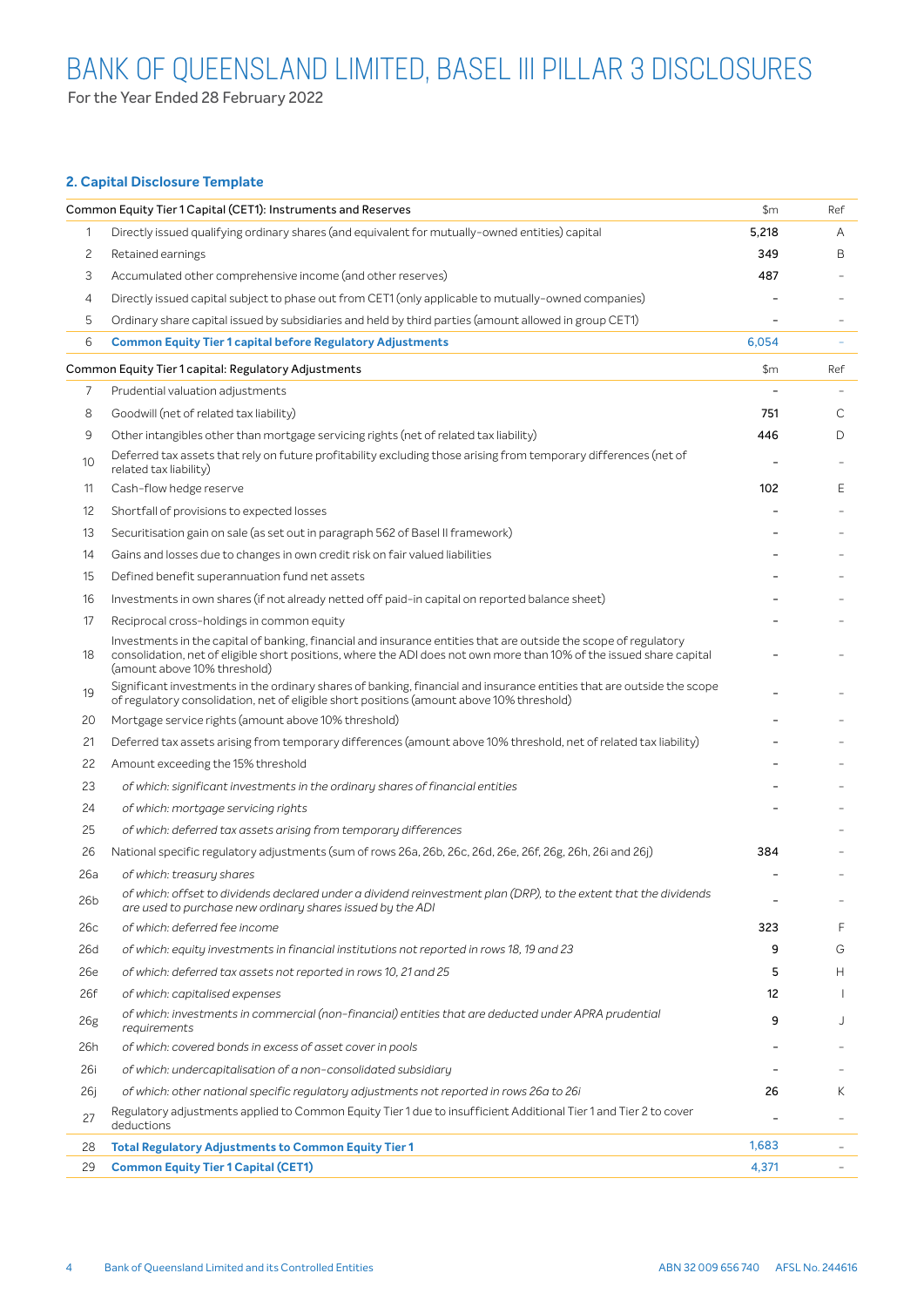### **2. Capital Disclosure Template (continued)**

|    | Additional Tier 1 Capital: Instruments                                                                                                                                                                                                                                   | $\mathsf{Sm}$ | Ref |
|----|--------------------------------------------------------------------------------------------------------------------------------------------------------------------------------------------------------------------------------------------------------------------------|---------------|-----|
| 30 | Directly issued qualifying Additional Tier 1 instruments                                                                                                                                                                                                                 | 910           |     |
| 31 | of which: classified as equity under applicable accounting standards                                                                                                                                                                                                     | 300           |     |
| 32 | of which: classified as liabilities under applicable accounting standards                                                                                                                                                                                                | 610           |     |
| 33 | Directly issued capital instruments subject to phase out from Additional Tier 1                                                                                                                                                                                          |               |     |
| 34 | Additional Tier 1 instruments (and CET1 instruments not included in row 5) issued by subsidiaries and held by third<br>parties (amount allowed in group AT1)                                                                                                             |               |     |
| 35 | of which: instruments issued by subsidiaries subject to phase out                                                                                                                                                                                                        |               |     |
| 36 | <b>Additional Tier 1 Capital before Regulatory Adjustments</b>                                                                                                                                                                                                           | 910           |     |
|    |                                                                                                                                                                                                                                                                          |               |     |
|    | Additional Tier 1 Capital: Regulatory Adjustments                                                                                                                                                                                                                        | \$m\$         | Ref |
| 37 | Investments in own Additional Tier 1 instruments                                                                                                                                                                                                                         |               |     |
| 38 | Reciprocal cross-holdings in Additional Tier 1 instruments                                                                                                                                                                                                               |               |     |
| 39 | Investments in the capital of banking, financial and insurance entities that are outside the scope of regulatory<br>consolidation, net of eligible short positions, where the ADI does not own more than 10% of the issued share capital<br>(amount above 10% threshold) |               |     |
| 40 | Significant investments in the capital of banking, financial and insurance entities that are outside the scope of<br>regulatory consolidation (net of eligible short positions)                                                                                          |               |     |

| 41  | National specific regulatory adjustments (sum of rows 41a, 41b and 41c)                                                |   |  |
|-----|------------------------------------------------------------------------------------------------------------------------|---|--|
| 41a | of which: holdings of capital instruments in group members by other group members on behalf of third parties           | - |  |
| 41b | of which: investments in the capital of financial institutions that are outside the scope of regulatory consolidations |   |  |

| 41 <sub>b</sub> | or writer. Investments in the capital or mianoia institutions that are outside the seope or requiditory consolidations<br>not reported in rows 39 and 40 |       |  |
|-----------------|----------------------------------------------------------------------------------------------------------------------------------------------------------|-------|--|
| 41c             | of which: other national specific regulatory adjustments not reported in rows 41a and 41b                                                                |       |  |
| 42              | Regulatory adjustments applied to Additional Tier 1 due to insufficient Tier 2 to cover deductions                                                       |       |  |
| 43              | <b>Total Regulatory Adjustments to Additional Tier 1 capital</b>                                                                                         |       |  |
| 44              | <b>Additional Tier 1 capital (AT1)</b>                                                                                                                   | 910   |  |
| 45              | Tier 1 Capital (T1=CET1+AT1)                                                                                                                             | 5.281 |  |

|    | Tier 2 Capital: Instruments and Provisions                                                                                                                      | \$m   | Ref     |
|----|-----------------------------------------------------------------------------------------------------------------------------------------------------------------|-------|---------|
| 46 | Directly issued qualifying Tier 2 instruments                                                                                                                   | 836   |         |
| 47 | Directly issued capital instruments subject to phase out from Tier 2                                                                                            |       |         |
| 48 | Tier 2 instruments (and CET1 and AT1 instruments not included in rows 5 or 34) issued by subsidiaries and held by third<br>parties (amount allowed in group T2) |       |         |
| 49 | of which: instruments issued by subsidiaries subject to phase out                                                                                               |       |         |
| 50 | Provisions                                                                                                                                                      | 167   | $M + N$ |
| 51 | <b>Tier 2 Capital before Regulatory Adjustments</b>                                                                                                             | 1.003 |         |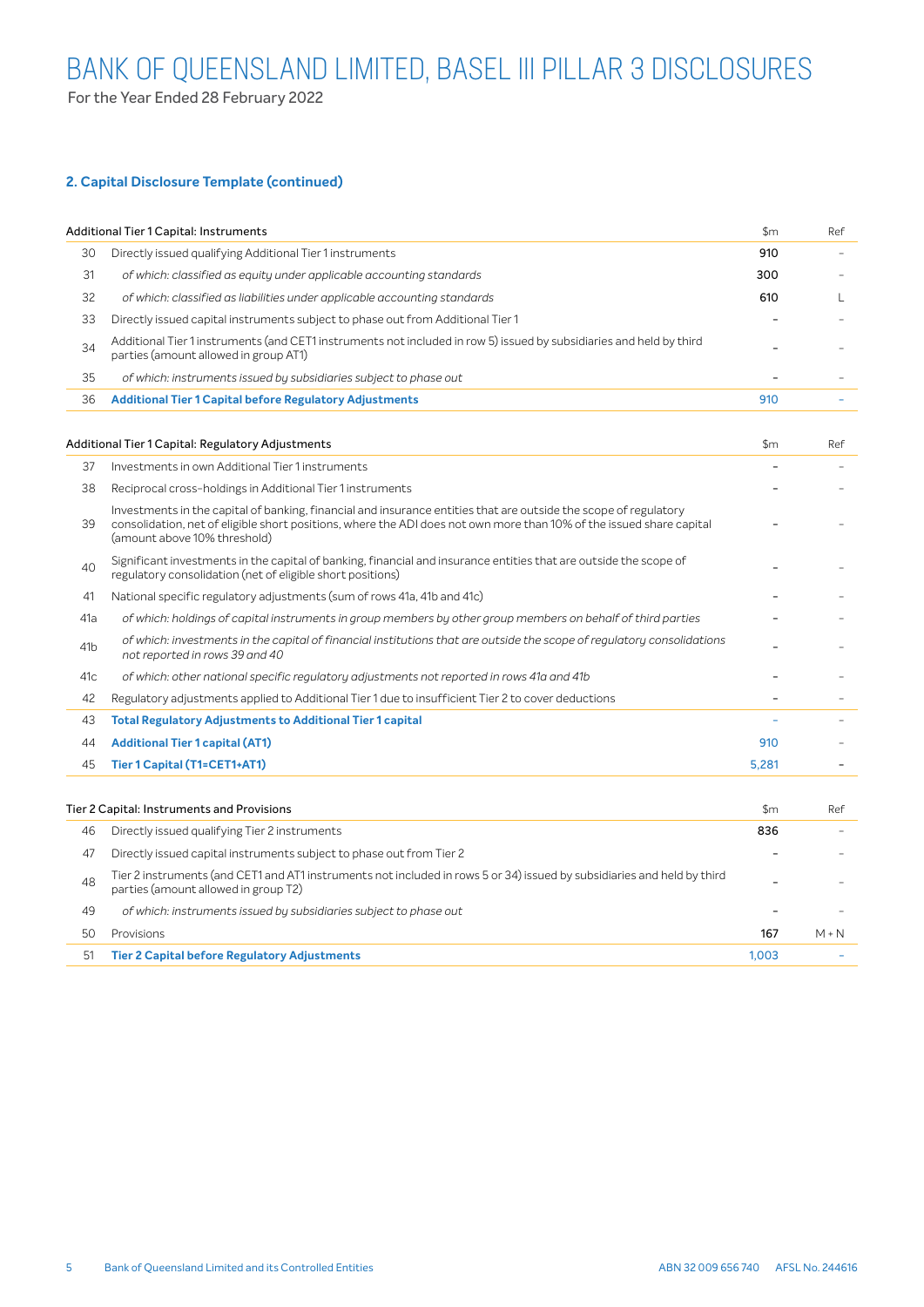For the Year Ended 28 February 2022

### **2. Capital Disclosure Template (continued)**

|     | Tier 2 Capital: Regulatory Adjustments                                                                                                                                                                                                                                          | \$m    | Ref     |
|-----|---------------------------------------------------------------------------------------------------------------------------------------------------------------------------------------------------------------------------------------------------------------------------------|--------|---------|
| 52  | Investments in own Tier 2 instruments                                                                                                                                                                                                                                           |        |         |
| 53  | Reciprocal cross-holdings in Tier 2 instruments                                                                                                                                                                                                                                 |        |         |
| 54  | Investments in the Tier 2 capital of banking, financial and insurance entities that are outside the scope of regulatory<br>consolidation, net of eligible short positions, where the ADI does not own more than 10% of the issued share capital<br>(amount above 10% threshold) |        |         |
| 55  | Significant investments in the Tier 2 capital of banking, financial and insurance entities that are outside the scope of<br>regulatory consolidation, net of eligible short positions                                                                                           |        |         |
| 56  | National specific regulatory adjustments<br>(sum of rows 56a, 56b and 56c)                                                                                                                                                                                                      |        |         |
| 56a | of which: holdings of capital instruments in group members by other group members on behalf of third parties                                                                                                                                                                    |        |         |
| 56b | of which: investments in the capital of financial institutions that are outside the scope of regulatory consolidation<br>not reported in rows 54 and 55                                                                                                                         |        |         |
| 56c | of which: other national specific regulatory adjustments not reported in rows 56a and 56b                                                                                                                                                                                       |        |         |
| 57  | <b>Total regulatory adjustments to Tier 2 capital</b>                                                                                                                                                                                                                           |        |         |
| 58  | Tier 2 capital (T2)                                                                                                                                                                                                                                                             | 1,003  |         |
| 59  | Total capital (TC=T1+T2)                                                                                                                                                                                                                                                        | 6,284  |         |
| 60  | Total risk-weighted assets based on APRA standards                                                                                                                                                                                                                              | 45,162 |         |
|     | <b>Capital Ratios and Buffers</b>                                                                                                                                                                                                                                               | %      | Ref     |
| 61  | Common Equity Tier 1 (as a percentage of risk-weighted assets)                                                                                                                                                                                                                  | 9.7    |         |
| 62  | Tier 1 (as a percentage of risk-weighted assets)                                                                                                                                                                                                                                | 11.7   |         |
| 63  | Total capital (as a percentage of risk-weighted assets)                                                                                                                                                                                                                         | 13.9   |         |
| 64  | Buffer requirement (minimum CET1 requirement of 4.5% plus capital conservation buffer of 2.5% plus any<br>countercyclical buffer requirements expressed as a percentage of risk-weighted assets)                                                                                | 7.0    |         |
| 65  | of which: capital conservation buffer requirement                                                                                                                                                                                                                               | 2.5    |         |
| 66  | of which: ADI-specific countercyclical buffer requirements                                                                                                                                                                                                                      |        |         |
| 67  | of which: G-SIB buffer requirement (not applicable)                                                                                                                                                                                                                             |        |         |
| 68  | Common Equity Tier 1 available to meet buffers (as a percentage of risk-weighted assets)                                                                                                                                                                                        | 2.7    |         |
|     | National Minima (if different from Basel III)                                                                                                                                                                                                                                   | \$m    | Ref     |
| 69  | National Common Equity Tier 1 minimum ratio (if different from Basel III minimum)                                                                                                                                                                                               |        |         |
| 70  | National Tier 1 minimum ratio (if different from Basel III minimum)                                                                                                                                                                                                             |        |         |
| 71  | National total capital minimum ratio (if different from Basel III minimum)                                                                                                                                                                                                      |        |         |
|     | Amount Below Thresholds for Deductions (not risk-weighted)                                                                                                                                                                                                                      | \$m    | Ref     |
| 72  | Non-significant investments in the capital of other financial entities                                                                                                                                                                                                          |        |         |
| 73  | Significant investments in the ordinary shares of financial entities                                                                                                                                                                                                            | 9      | G       |
| 74  | Mortgage servicing rights (net of related tax liability)                                                                                                                                                                                                                        |        |         |
| 75  | Deferred tax assets arising from temporary differences (net of related tax liability)                                                                                                                                                                                           |        |         |
|     | Applicable Caps on the Inclusion of Provisions in Tier 2                                                                                                                                                                                                                        | \$m    | Ref     |
| 76  | Provisions eligible for inclusion in Tier 2 in respect of exposures subject to standardised approach (prior to application<br>of cap)                                                                                                                                           | 167    | $M + N$ |
| 77  | Cap on inclusion of provisions in Tier 2 under standardised approach                                                                                                                                                                                                            | 500    |         |
| 78  | Provisions eligible for inclusion in Tier 2 in respect of exposures subject to internal ratings-based approach (prior to<br>application of cap)                                                                                                                                 |        |         |
| 79  | Cap for inclusion of provisions in Tier 2 under internal ratings-based approach                                                                                                                                                                                                 |        |         |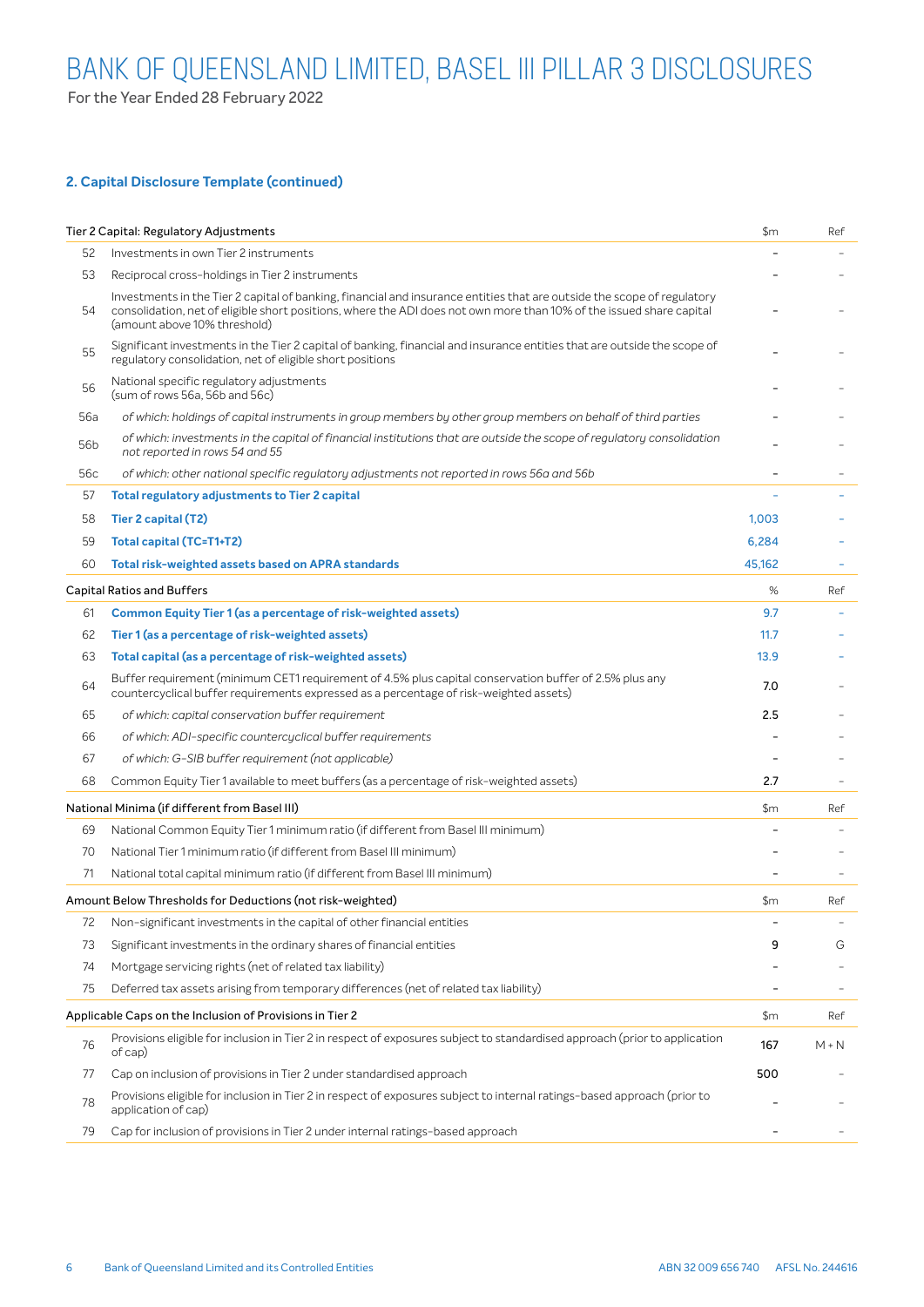For the Year Ended 28 February 2022

# **2. Capital Disclosure Template (continued)**

|    | Capital Instruments Subject to Phase-Out Arrangements (only applicable between 1 Jan 2018 and 1 Jan 2022) | \$m | Ref |
|----|-----------------------------------------------------------------------------------------------------------|-----|-----|
| 80 | Current cap on CET1 instruments subject to phase out arrangements                                         |     |     |
| 81 | Amount excluded from CET1 due to cap (excess over cap after redemptions and maturities                    |     |     |
| 82 | Current cap on AT1 instruments subject to phase out arrangements                                          |     |     |
| 83 | Amount excluded from AT1 instruments due to cap (excess over cap after redemptions and maturities)        |     |     |
| 84 | Current cap on T2 instruments subject to phase out arrangements                                           |     |     |
| 85 | Amount excluded from T2 due to cap (excess over cap after redemptions and maturities)                     |     |     |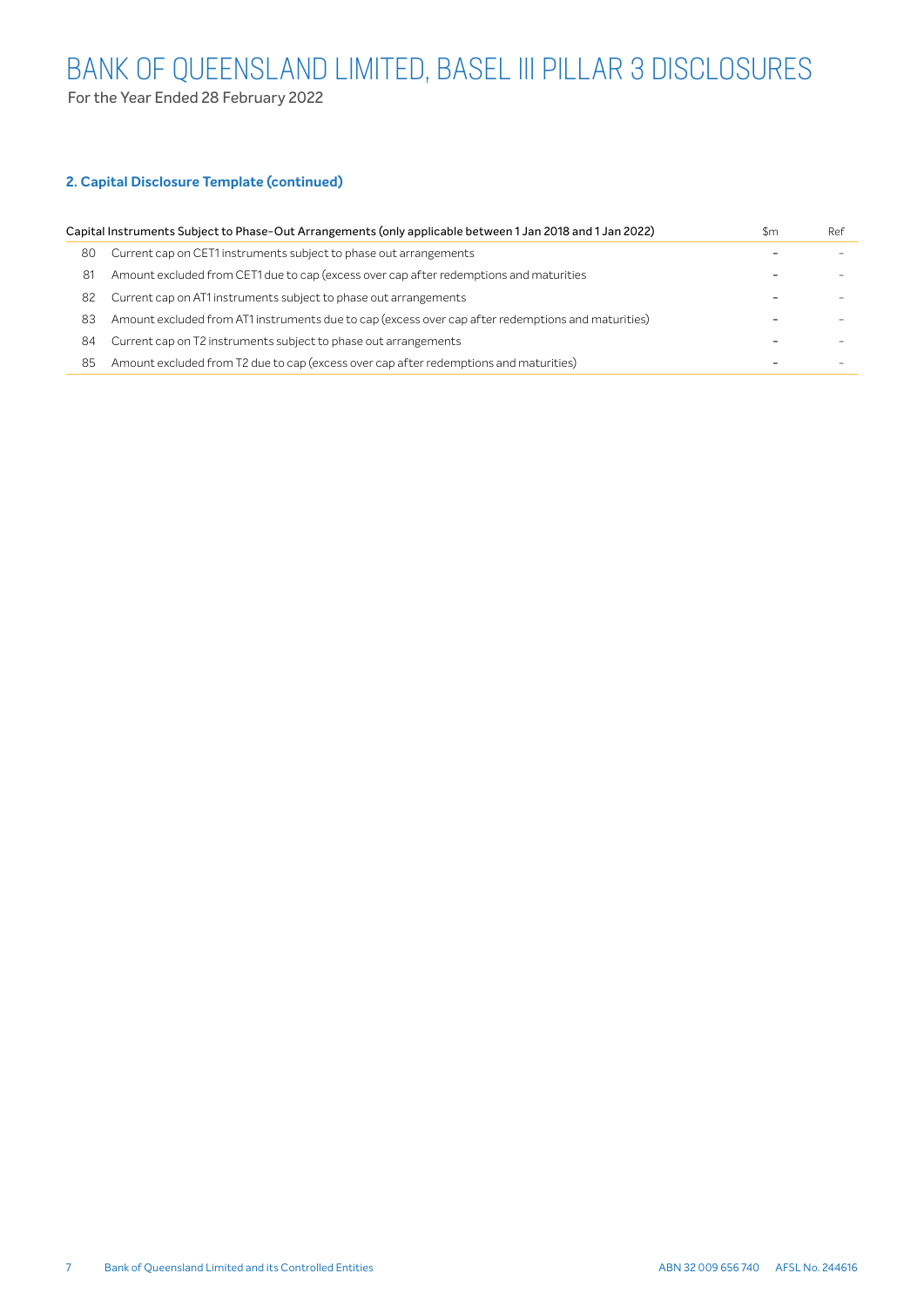For the Year Ended 28 February 2022

### **3. Reconciliation between the Consolidated Balance Sheet and the Regulatory Balance Sheet**

Bank of Queensland Limited is the head of the Level 2 Group, as defined in Prudential Standard *APS 001: Definitions*. The transfer of funds or Regulatory Capital within the Level 2 Group requires approvals from Management and/or the Board, and has been disclosed in accordance with Prudential Standard *APS 330: Public Disclosure Paragraph 14*.

| February 22                                                                                                          | Group<br><b>Balance Sheet</b><br>$\mathsf{Sm}$ | Adjustments<br>\$m | Level 2<br>Regulatory<br><b>Balance Sheet</b><br>\$m | Reconciliation<br>Reference |
|----------------------------------------------------------------------------------------------------------------------|------------------------------------------------|--------------------|------------------------------------------------------|-----------------------------|
| <b>ASSETS</b>                                                                                                        |                                                |                    |                                                      |                             |
| Cash and cash equivalents                                                                                            | 2,157                                          | (176)              | 1,981                                                |                             |
| Due from other financial institutions                                                                                | 395                                            | (25)               | 370                                                  |                             |
| Derivative financial assets                                                                                          | 357                                            | (6)                | 351                                                  |                             |
| Financial assets at FVTPL                                                                                            | 874                                            |                    | 874                                                  |                             |
| Debt instruments at FVOCI                                                                                            | 10,695                                         |                    | 10,695                                               |                             |
| Equity instruments at FVOCI                                                                                          | 9                                              |                    | 9                                                    |                             |
| of which: investments in commercial (non-financial) entities that are deducted<br>under APRA prudential requirements | 9                                              |                    | 9                                                    |                             |
| Loans and advances at amortised cost                                                                                 | 78,663                                         | (6,095)            | 72,568                                               |                             |
| of which: deferred fee income                                                                                        | 323                                            |                    | 323                                                  | F                           |
| of which: Provisions                                                                                                 | 104                                            |                    | 104                                                  | М                           |
| Other assets                                                                                                         | 254                                            | (4)                | 250                                                  |                             |
| of which: capitalised expenses                                                                                       |                                                | 12                 | 12                                                   |                             |
| Current tax assets                                                                                                   | 11                                             |                    | 11                                                   |                             |
| Property, plant and equipment                                                                                        | 274                                            |                    | 274                                                  |                             |
| Assets held for sale                                                                                                 |                                                |                    |                                                      |                             |
| Shares in Controlled Entities                                                                                        |                                                |                    |                                                      |                             |
| of which: equity investments in financial institutions not reported in rows 18, 19<br>and 23                         |                                                | 9                  | 9                                                    | G                           |
| Deferred tax assets                                                                                                  |                                                |                    |                                                      |                             |
| of which: deferred tax assets arising from temporary differences deducted from<br>CET1                               | 5                                              |                    | 5                                                    | н                           |
| Intangible assets                                                                                                    | 1,197                                          |                    | 1,197                                                |                             |
| of which: Goodwill (net of related tax liability)                                                                    | 751                                            |                    | 751                                                  | С                           |
| of which: other intangibles other than mortgage servicing rights (net of related<br>tax liability)                   | 446                                            |                    | 446                                                  | D                           |
| Investments in joint arrangements                                                                                    | 9                                              | (9)                |                                                      |                             |
| <b>Total Assets</b>                                                                                                  | 94,895                                         | (6, 315)           | 88,580                                               |                             |
| <b>LIABILITIES</b>                                                                                                   |                                                |                    |                                                      |                             |
| Due to other financial institutions                                                                                  | 211                                            |                    | 211                                                  |                             |
| Deposits                                                                                                             | 67,896                                         | (93)               | 67,803                                               |                             |
| Derivative financial instruments                                                                                     | 415                                            | (2)                | 413                                                  |                             |
| Accounts payable and other liabilities                                                                               | 605                                            | (10)               | 595                                                  |                             |
| Current tax liabilities                                                                                              |                                                |                    |                                                      |                             |
| Deferred tax liabilities                                                                                             | 54                                             | (3)                | 51                                                   |                             |
| Liabilities Held for Sale                                                                                            |                                                |                    |                                                      |                             |
| Provisions                                                                                                           | 61                                             |                    | 61                                                   |                             |
| <b>Borrowings</b>                                                                                                    | 19,244                                         | (6, 196)           | 13,048                                               |                             |
| of which: other national specific regulatory adjustments not reported in rows 26a to 26i                             | 26                                             |                    | 26                                                   | Κ                           |
| of which: classified as liabilities under applicable accounting standards                                            | 610                                            |                    | 610                                                  | L                           |
| <b>Total Liabilities</b>                                                                                             | 88,486                                         | (6, 304)           | 82,182                                               | $\overline{\phantom{0}}$    |
| <b>Net Assets</b>                                                                                                    | 6,409                                          | (11)               | 6,398                                                | $\overline{\phantom{a}}$    |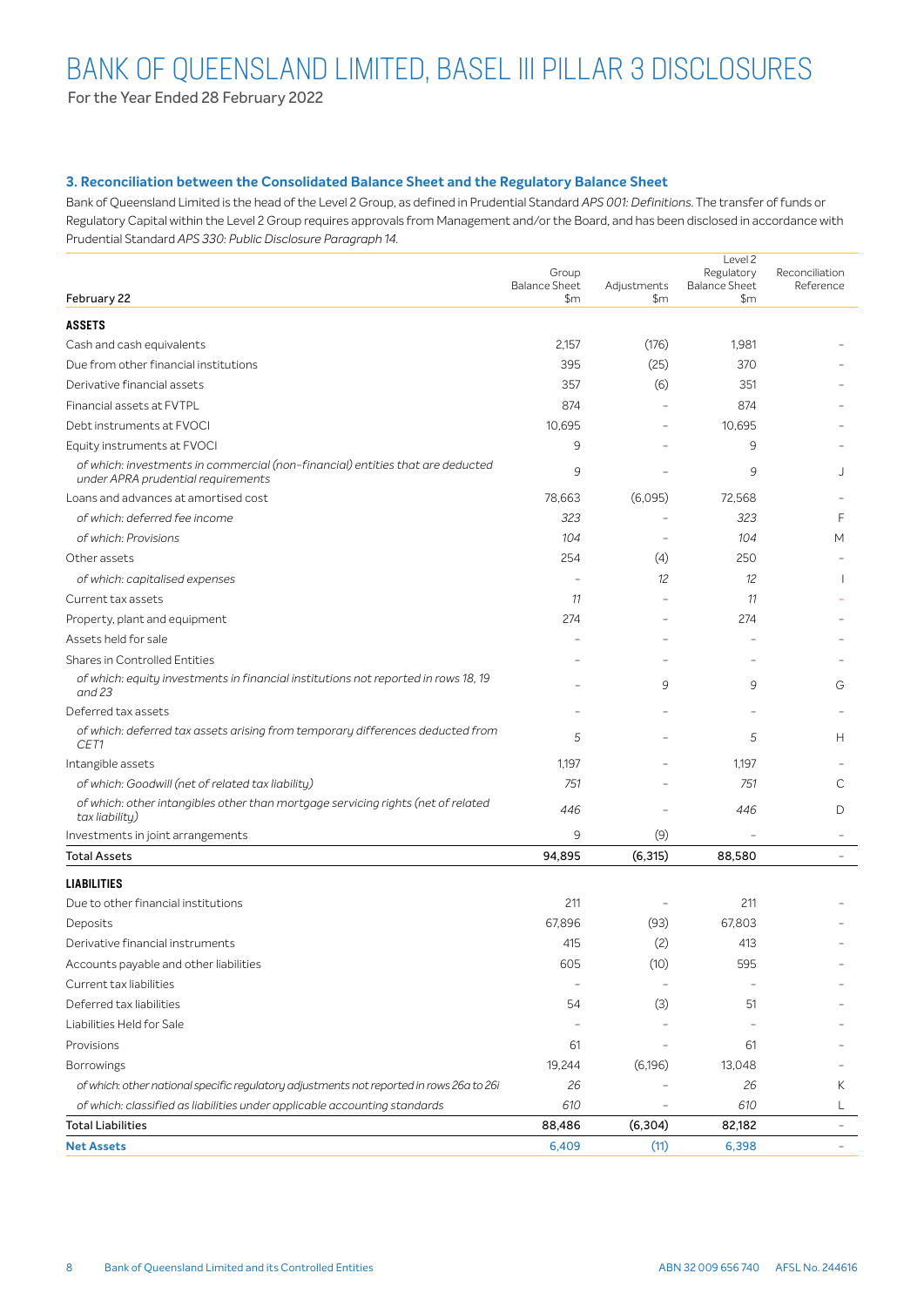### **3. Reconciliation between the Consolidated Balance Sheet and the Regulatory Balance Sheet (continued)**

| February 22                               | Group Balance<br>Sheet<br>\$m | Adjustments<br>\$m       | Level 2<br>Regulatory<br><b>Balance Sheet</b><br>\$m | Reconciliation<br>Reference |
|-------------------------------------------|-------------------------------|--------------------------|------------------------------------------------------|-----------------------------|
| <b>EQUITY</b>                             |                               |                          |                                                      |                             |
| <b>Issued Capital</b>                     | 5,218                         | $\overline{\phantom{a}}$ | 5,218                                                | A                           |
| Other equity instruments                  | 314                           | (14)                     | 300                                                  | $\overline{\phantom{m}}$    |
| Reserves                                  | 535                           | (4)                      | 531                                                  | $\overline{\phantom{m}}$    |
| of which: Provisions (GRCL)               | 63                            | -                        | 63                                                   | $\mathsf{N}$                |
| of which: Cash-flow hedge reserve         | 106                           | (4)                      | 102                                                  | E                           |
| of which: Other reserves included in CET1 | 366                           | -                        | 366                                                  | $\overline{\phantom{m}}$    |
| Retained profits                          | 342                           |                          | 349                                                  | B                           |
| <b>Total Equity</b>                       | 6,409                         | (11)                     | 6,398                                                | ۰                           |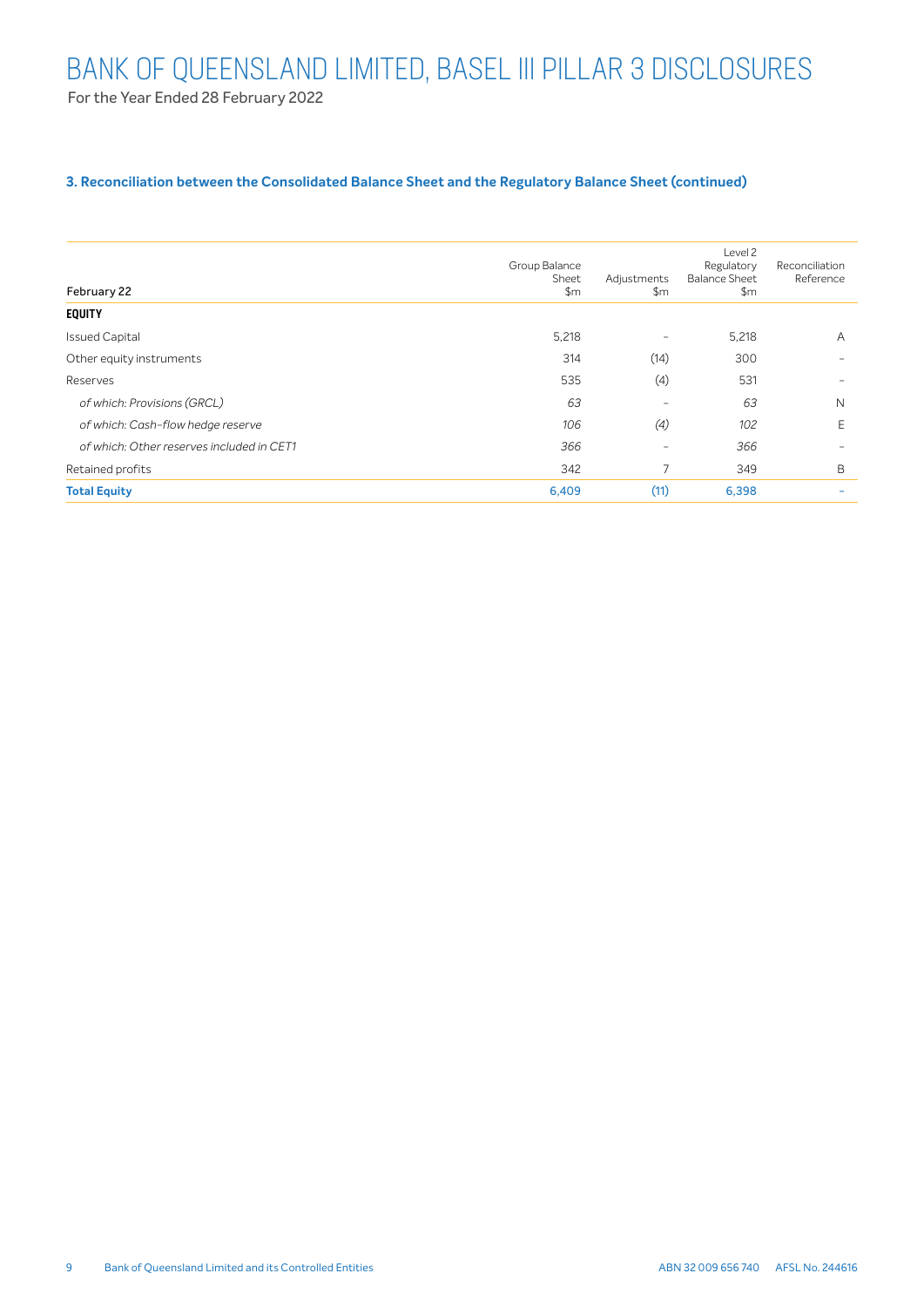For the Year Ended 28 February 2022

### **4. Entities excluded from the Regulatory Scope of Consolidation**

| February 22                                         | <b>Total Assets</b><br>\$m\$ | <b>Total Liabilities</b><br>$\mathsf{Sm}$ | <b>Principal Activities</b> |
|-----------------------------------------------------|------------------------------|-------------------------------------------|-----------------------------|
| <b>SECURITISATION TRUSTS</b>                        |                              |                                           |                             |
| Series 2012-1E REDS Trust                           | 115                          | 115                                       | Securitisation              |
| Series 2013-1 REDS Trust                            | 116                          | 116                                       | Securitisation              |
| Series 2015-1 REDS Trust                            | 175                          | 175                                       | Securitisation              |
| Series 2017-1 REDS Trust                            | 283                          | 283                                       | Securitisation              |
| Series 2018-1 REDS Trust                            | 360                          | 360                                       | Securitisation              |
| Series 2019-1 REDS Trust                            | 432                          | 432                                       | Securitisation              |
| SMHL Series Securitisation Fund 2015-1              | 166                          | 166                                       | Securitisation              |
| SMHL Series Securitisation Fund 2016-1              | 181                          | 180                                       | Securitisation              |
| SMHL Series Securitisation Fund 2017-1              | 282                          | 282                                       | Securitisation              |
| SMHL Series Securitisation Fund 2017-2              | 546                          | 544                                       | Securitisation              |
| SMHL Series Securitisation Fund 2018-2              | 319                          | 319                                       | Securitisation              |
| SMHL Series Private Placement Trust 2019-1          | 1.091                        | 1.089                                     | Securitisation              |
| SMHL Series Securitisation Fund 2019-1              | 765                          | 762                                       | Securitisation              |
| SMHL Series Private Placement 2019-2                | 1,008                        | 1.006                                     | Securitisation              |
| SMHL Securitisation Trust 2020-1                    | 674                          | 672                                       | Securitisation              |
| <b>MANAGER AND NON-FINANCIAL OPERATING ENTITIES</b> |                              |                                           |                             |
| Home Credit Management Ltd                          | 24                           | 15                                        | Investment Holding Entity   |
| Bank of Queensland Ltd Employee Share Plan Trust    | 23                           | 7                                         | Employee Share Plan Trust   |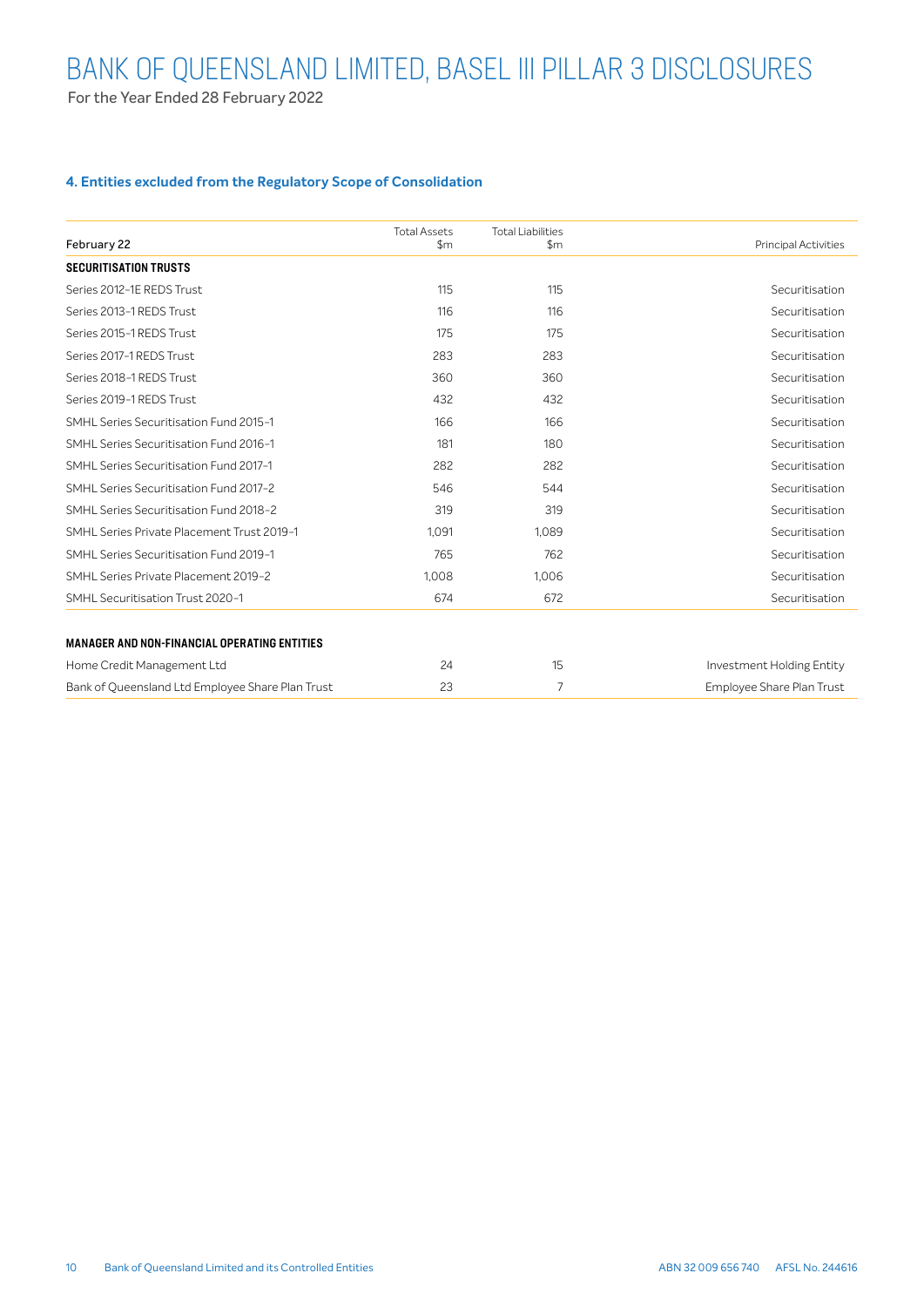For the Year Ended 28 February 2022

# **5. Capital Adequacy**

|                                                               | February 22    | November 21   |
|---------------------------------------------------------------|----------------|---------------|
| <b>Risk Weighted Assets</b>                                   | $\mathsf{S}$ m | $\mathsf{Sm}$ |
| SUBJECT TO THE STANDARDISED APPROACH                          |                |               |
| Government                                                    |                |               |
| Bank                                                          | 441            | 692           |
| <b>Residential Mortgages</b>                                  | 22,018         | 22,100        |
| Other retail <sup>(1)</sup>                                   | 17,105         | 16,752        |
| Other                                                         | 322            | 289           |
| Corporate                                                     |                | 90            |
|                                                               |                |               |
| Total On-Balance Sheet Assets and Off-Balance Sheet Exposures | 39,886         | 39,923        |
| <b>Securitisation Exposures</b>                               | 77             | 78            |
| <b>Market Risk Exposures</b>                                  | 256            | 203           |
| <b>Operational Risk Exposures</b>                             | 4,944          | 4,723         |
| <b>Total Risk Weighted Assets</b>                             | 45,162         | 44,927        |
|                                                               |                |               |
| Capital ratios                                                | %              | %             |
| Level 2 Total Capital ratio                                   | 13.9           | 13.1          |
| Level 2 Common Equity Tier 1 Capital ratio                    | 9.7            | 9.5           |
| Level 2 Net Tier 1 Capital ratio                              | 11.7           | 10.9          |

Notes:

(1) Includes commercial lending and leasing.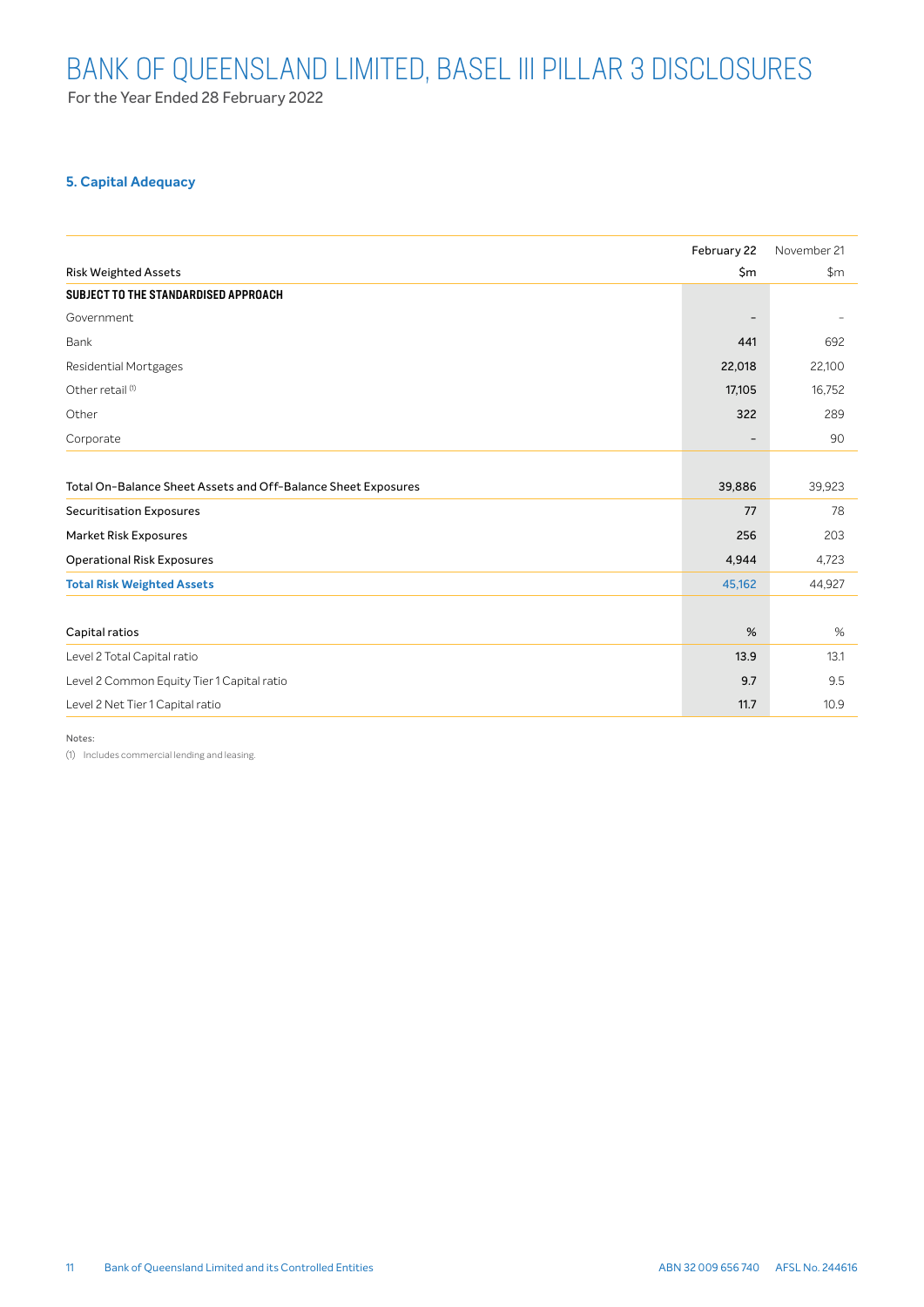# **6. Credit Risk**

| <b>Exposure Type</b>                             | Gross Credit Exposure <sup>(1)</sup><br>\$m |        | Average Gross Credit Exposure<br>\$m |             |  |
|--------------------------------------------------|---------------------------------------------|--------|--------------------------------------|-------------|--|
|                                                  | February 22<br>November 21                  |        | February 22                          | November 21 |  |
| Cash and due from financial institutions         | 2,605                                       | 2,779  | 2,692                                | 2,924       |  |
| Debt securities                                  | 8,625                                       | 9,669  | 9,147                                | 9,542       |  |
| Loans and advances                               | 72,120                                      | 71,152 | 71,636                               | 70,465      |  |
| Off-balance sheet exposures for derivatives      | 719                                         | 647    | 683                                  | 517         |  |
| Other off-balance sheet exposures <sup>(2)</sup> | 3,143                                       | 4,664  | 3,904                                | 4,506       |  |
| Other                                            | 322                                         | 305    | 313                                  | 309         |  |
| <b>Total exposures</b>                           | 87,534                                      | 89.216 | 88,375                               | 88,263      |  |

| Portfolios Subject to the Standardised Approach | Gross Credit Exposure <sup>(1)</sup><br>\$m |             | Average Gross Credit Exposure<br>$\mathsf{Sm}$ |             |  |
|-------------------------------------------------|---------------------------------------------|-------------|------------------------------------------------|-------------|--|
|                                                 | February 22                                 | November 21 | February 22                                    | November 21 |  |
| Government                                      | 8,629                                       | 8,857       | 8,743                                          | 8,756       |  |
| Bank                                            | 3,320                                       | 3,988       | 3,654                                          | 3,996       |  |
| Residential mortgage                            | 57,708                                      | 58,765      | 58,237                                         | 58,140      |  |
| Other retail                                    | 17,555                                      | 16,999      | 17,277                                         | 16,782      |  |
| Other                                           | 322                                         | 517         | 419                                            | 499         |  |
| Corporate                                       | $\overline{\phantom{a}}$                    | 90          | 45                                             | 90          |  |
| <b>Total Exposures</b>                          | 87,534                                      | 89,216      | 88,375                                         | 88,263      |  |

Notes:

(1) Gross credit exposures reflect credit equivalent amounts.

(2) Other off-balance sheet exposures largely relate to customer commitments. Subsequent to clarification by APRA, the Bank has adopted the concessional treatment available on housing approvals resulting in reduced exposure levels.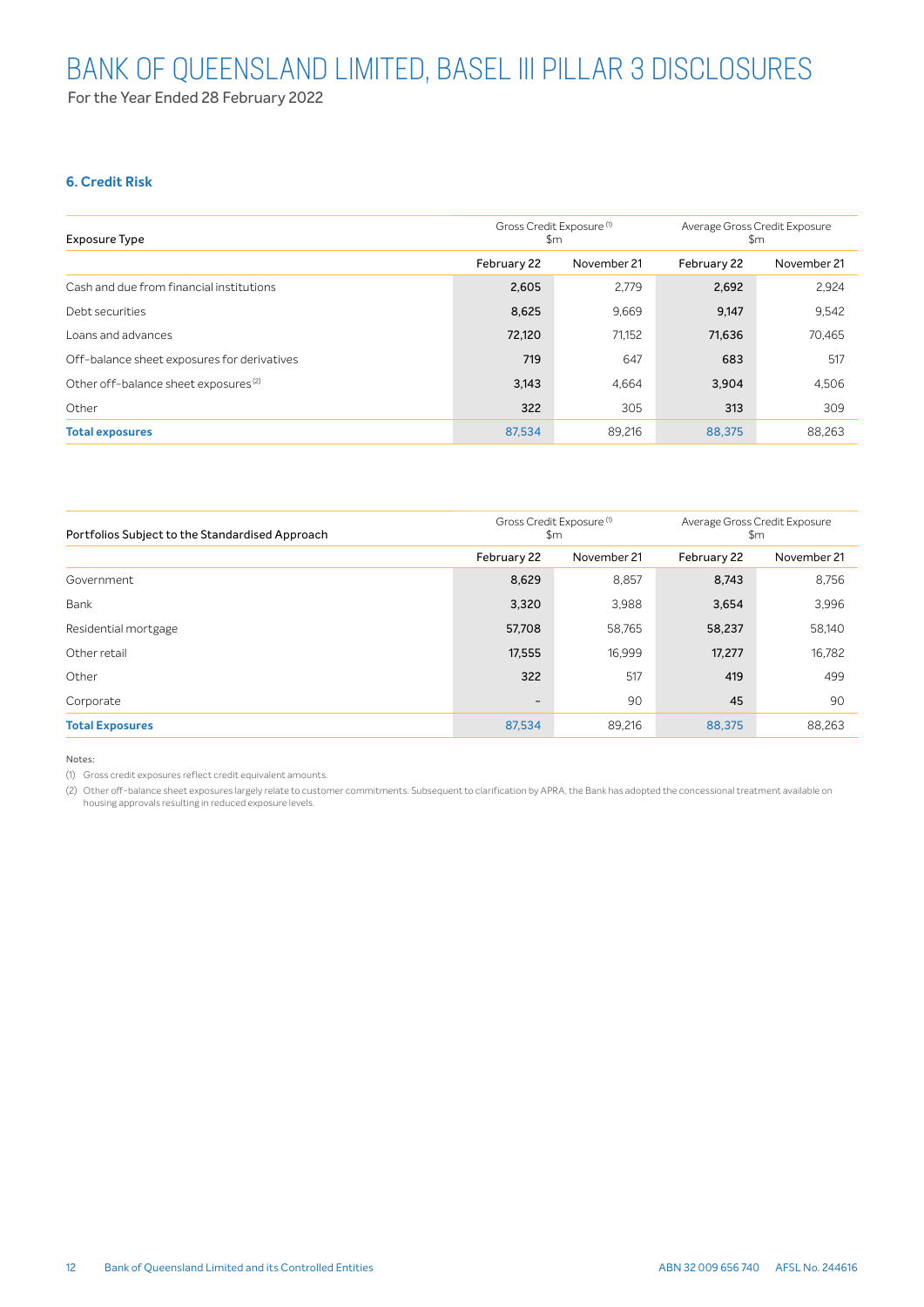### **6. Credit Risk (continued)**

#### February 22

| Portfolios Subject to the Standardised Approach | Impaired<br>Loans <sup>(1)</sup><br>\$m | Past Due Loans<br>$>90$ Days <sup>(1)</sup><br>\$m | Specific<br>Provision<br>Balance <sup>(2)</sup><br>\$m\$ | Charges<br>for Specific<br>Provision<br>\$m\$ | Write-Offs<br>\$m\$      |
|-------------------------------------------------|-----------------------------------------|----------------------------------------------------|----------------------------------------------------------|-----------------------------------------------|--------------------------|
| Government                                      | $\qquad \qquad -$                       | $\overline{\phantom{0}}$                           | $\overline{\phantom{0}}$                                 | -                                             | $\overline{\phantom{0}}$ |
| Bank                                            |                                         | $\qquad \qquad$                                    | $\overline{\phantom{0}}$                                 | -                                             |                          |
| Residential Mortgage                            | 254                                     | 308                                                | 42                                                       | (1)                                           | (4)                      |
| Other retail                                    | 125                                     | 102                                                | 138                                                      | (2)                                           | 3                        |
| Other                                           |                                         | -                                                  | -                                                        |                                               |                          |
| Corporate                                       | -                                       | $\overline{\phantom{0}}$                           | $\overline{\phantom{0}}$                                 | -                                             | -                        |
| <b>Total</b>                                    | 379                                     | 410                                                | 180                                                      | (3)                                           | (1)                      |

#### November 21

| Portfolios Subject to the Standardised Approach | Impaired<br>Loans <sup>(1)</sup><br>\$m | Past Due Loans<br>$>90$ Days $(1)$<br>\$m | Specific<br>Provision<br>Balance <sup>(2)</sup><br>\$m\$ | Charges<br>for Specific<br>Provision<br>\$m\$ | Write-Offs<br>\$m\$      |
|-------------------------------------------------|-----------------------------------------|-------------------------------------------|----------------------------------------------------------|-----------------------------------------------|--------------------------|
| Government                                      | $\overline{\phantom{a}}$                | $\overline{\phantom{a}}$                  | $\overline{\phantom{a}}$                                 | -                                             |                          |
| Bank                                            | $\overline{\phantom{a}}$                | $\overline{\phantom{a}}$                  | $\overline{\phantom{a}}$                                 | $\overline{\phantom{0}}$                      | $\overline{\phantom{a}}$ |
| Residential mortgages                           | 316                                     | 236                                       | 38                                                       | (1)                                           | (2)                      |
| Other retail                                    | 134                                     | 102                                       | 139                                                      | (2)                                           | 2                        |
| Other                                           | -                                       | $\qquad \qquad$                           | $\sim$                                                   | -                                             | $\overline{\phantom{0}}$ |
| Corporate                                       | -                                       | $\qquad \qquad$                           | $\overline{\phantom{a}}$                                 | -                                             | $\overline{\phantom{0}}$ |
| Total                                           | 450                                     | 338                                       | 177                                                      | (3)                                           | $\Omega$                 |

|                                            | February 22 | November 21 |
|--------------------------------------------|-------------|-------------|
|                                            | Sm          | \$m         |
| Statutory Equity Reserve for Credit Losses | 63          | -57         |
| Collective provision <sup>(2)</sup>        | 104         | 114         |
| APRA General reserve for credit losses     | 167         |             |

#### Notes:

|                                                                 | February 22 | November 21   |
|-----------------------------------------------------------------|-------------|---------------|
| (1) Reconciliation of impaired loans                            | Sm          | $\mathsf{Sm}$ |
| Impaired assets per table 6: Credit Risk                        | 379         | 450           |
| Add: Impaired assets in off balance sheet securitisation trusts | 30          | 47            |
| Less: Restructured facilities included in APS 220               | (215)       | (273)         |
| Impaired Assets per Accounting Standards                        | 194         | 224           |

(1) Excludes assets in off-balance sheet securitisation trusts as required under APRA Prudential Standard APS 220 Credit Quality.

(2) Following clarification from APRA, the stage 2 component that is delinquent is now treated as a Specific Provision and is no longer as part of the General Reserve for Credit Losses. If this change had not been made, the Specific Provision would have been reported as \$163m for February 2022 and \$170m for November 2021.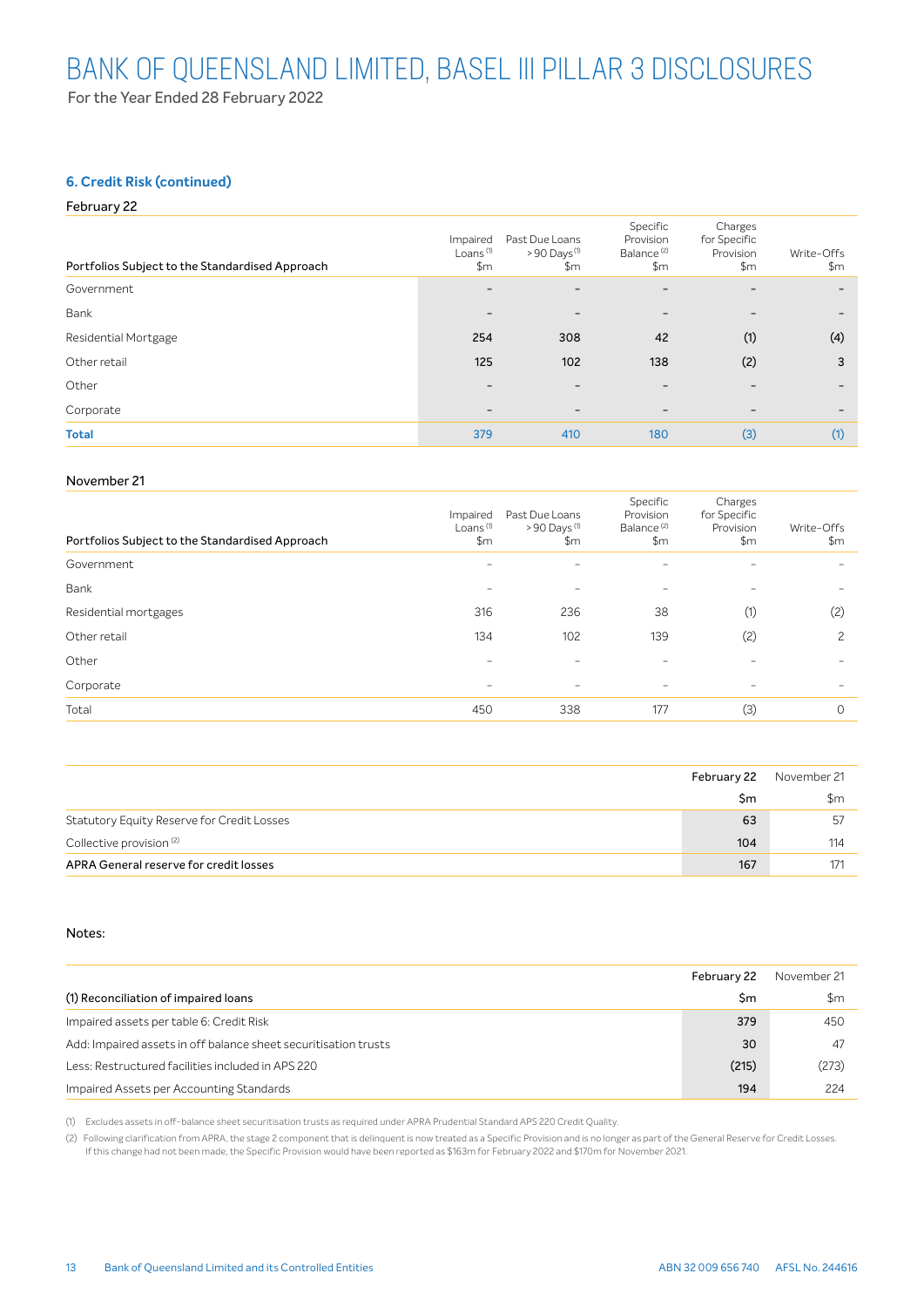For the Year Ended 28 February 2022

### **7. Securitisation Exposures**

|                                                                     |                                  | February 22                   | November 21                       |                                          |  |
|---------------------------------------------------------------------|----------------------------------|-------------------------------|-----------------------------------|------------------------------------------|--|
| Exposure Type                                                       | Securitisation<br>Activity<br>Sm | Gain or Loss<br>on Sale<br>Şm | Securitisation<br>Activity<br>\$m | Gain or Loss on<br>Sale<br>$\mathsf{Sm}$ |  |
| Debt securities - Securities held in the banking book               | (31)                             | -                             | (7)                               |                                          |  |
| Non market off balance sheet exposures - Securities in trading book |                                  | -                             |                                   |                                          |  |
| Cash and due from financial institutions - Liquidity facilities     | 8                                | ۰                             |                                   |                                          |  |
| Loans and Advances - Funding facilities                             | (3)                              | -                             | 5                                 |                                          |  |
| On market off balance sheet exposures - Swaps                       |                                  | -                             | (6)                               |                                          |  |
| Other                                                               | 5,436                            | $\overline{\phantom{0}}$      | (22)                              |                                          |  |
| <b>Total exposures</b>                                              | 5,410                            | ٠                             | (30)                              |                                          |  |

#### February 22

| <b>Securitisation Exposure</b>                                    | Securities Held<br>in the Banking<br><b>Book</b><br>\$m | Securities Held<br>in the Trading<br><b>Book</b><br>\$m | Liquidity<br><b>Facilities</b><br>\$m | <b>Funding</b><br><b>Facilities</b><br>\$m | Swaps<br>\$m             | Other <sup>(1)</sup><br>\$m |
|-------------------------------------------------------------------|---------------------------------------------------------|---------------------------------------------------------|---------------------------------------|--------------------------------------------|--------------------------|-----------------------------|
| On-balance sheet securitisation exposure<br>retained or purchased | 315                                                     | -                                                       | 55                                    | 20                                         | $\overline{\phantom{0}}$ | 13.118                      |
| Off-balance sheet securitisation exposure                         | -                                                       | $\equiv$                                                | 0                                     | 0                                          | 11                       |                             |
| <b>Total exposures</b>                                            | 315                                                     | -                                                       | 55                                    | 20                                         |                          | 13.118                      |

#### November 21

| <b>Securitisation Exposure</b>                                    | Securities Held<br>in the Banking<br><b>Book</b><br>\$m | Securities Held<br>in the Trading<br><b>Book</b><br>\$m | Liquidity<br><b>Facilities</b><br>\$m | Funding<br><b>Facilities</b><br>\$m | Swaps<br>\$m | Other <sup>(1)</sup><br>\$m |
|-------------------------------------------------------------------|---------------------------------------------------------|---------------------------------------------------------|---------------------------------------|-------------------------------------|--------------|-----------------------------|
| On-balance sheet securitisation exposure<br>retained or purchased | 346                                                     | $\sim$                                                  | 33                                    | 6                                   | -            | 7.682                       |
| Off-balance sheet securitisation exposure                         | ۰                                                       | $\sim$                                                  | 14                                    | 17                                  |              | -                           |
| Total                                                             | 346                                                     | -                                                       | 47                                    | 23                                  |              | 7.682                       |

Notes:

(1) Exposures relate to notes held in the Bank's on-balance sheet securitisation vehicles.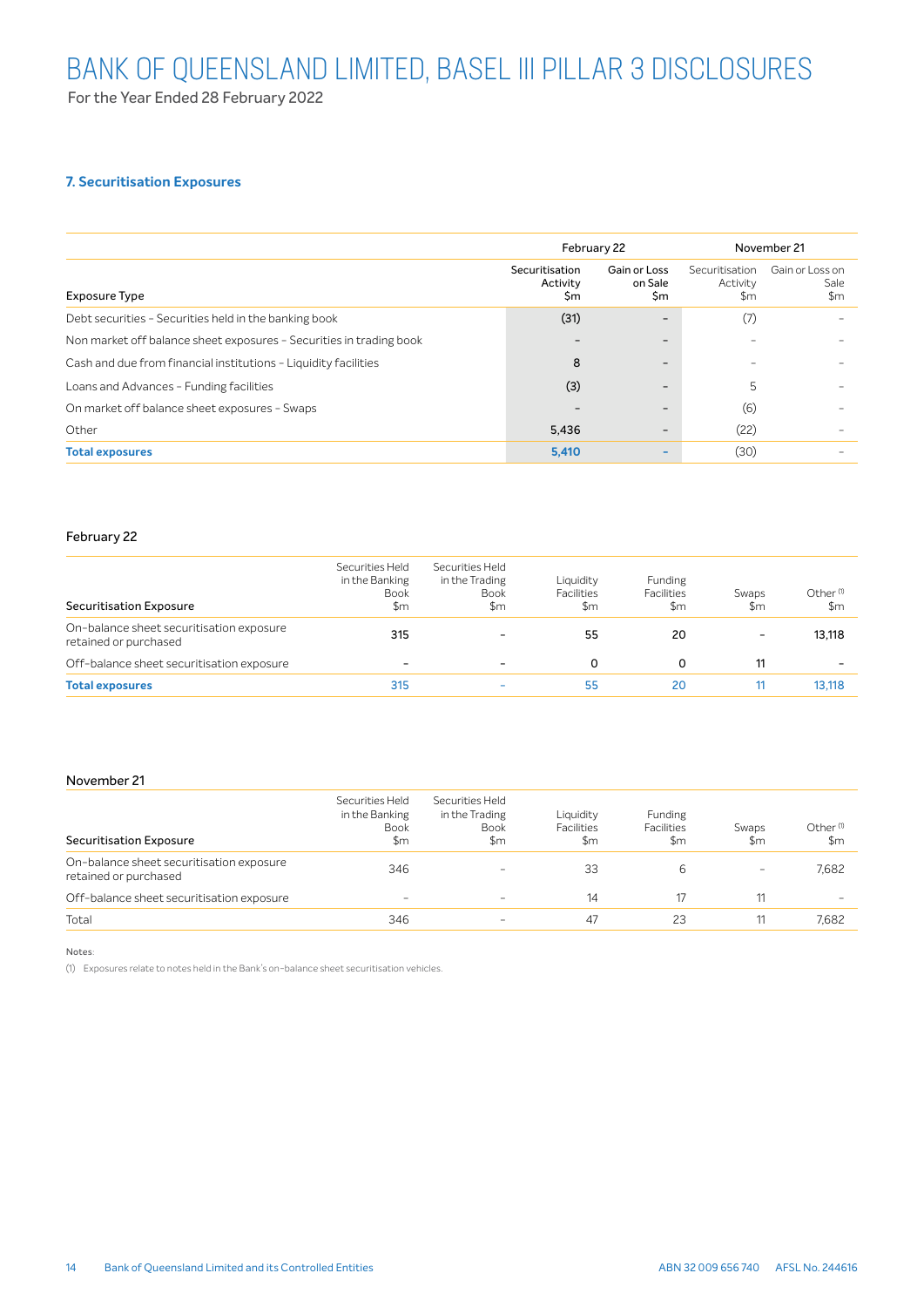For the Year Ended 28 February 2022

### **8. Liquidity Coverage Ratio**

APRA requires authorised deposit-taking institutions (**ADI**) to maintain a minimum Liquidity Coverage Ratio (**LCR**) of 100 per cent. The LCR requires an ADI to hold sufficient High Quality Liquid Assets (**HQLA1**) and alternative liquid assets (covered by the Committed Liquidity Facility (**CLF**) to meet net cash outflows (**NCO**) over a 30 day period, under a regulator defined liquidity stress scenario. BOQ manages its LCR on a daily basis with a buffer above the regulatory minimum in line with the BOQ prescribed risk appetite and management ranges.

BOQ maintains a portfolio of high quality, diversified liquid assets to facilitate balance sheet liquidity needs and meet internal and regulatory requirements. Liquid assets are comprised of HQLA1 (ESA balances, cash, Australian Semi-Government and Commonwealth Government securities) and alternative liquid assets covered by the CLF from the Reserve Bank of Australia (**RBA**). Assets eligible for the CLF include senior unsecured bank debt, covered bonds, asset backed securities, residential mortgage backed securities (**RMBS**) and internal RMBS that are eligible for repurchase with the RBA. BOQ has a stable, diversified and resilient deposit and funding base that aims to mitigate the chance of a liquidity stress event across various funding market conditions. BOQ uses a range of funding instruments including customer deposits, short term and long term wholesale debt instruments, securitisation and covered bonds, with the objective of lengthening tenor, diversifying funding sources and increasing the stable funding base.

BOQ's Level 2 average LCR over the February 2022 quarter was 152%, which is 3% lower than the previous November quarter average of 155%. The Bank continues to build its HQLA1 balance to maintain the LCR as NCOs increase with the growing balance sheet and to offset the CLF as it's reduced throughout 2022. BOQ's CLF declined \$1.2bln to \$3.6bln on 1 January 2022. NCO growth over the quarter primarily occurred due to a higher balance of retail deposits and LANA (loans approved but not advanced), but was partially offset by less unsecured debt in the LCR window. The following table presents detailed information on the ratio composition for the two quarters. 90 data points were used in calculating the average figures for the February 2022 quarter and 91 data points were used in calculating the average figures for the November 2021 quarter.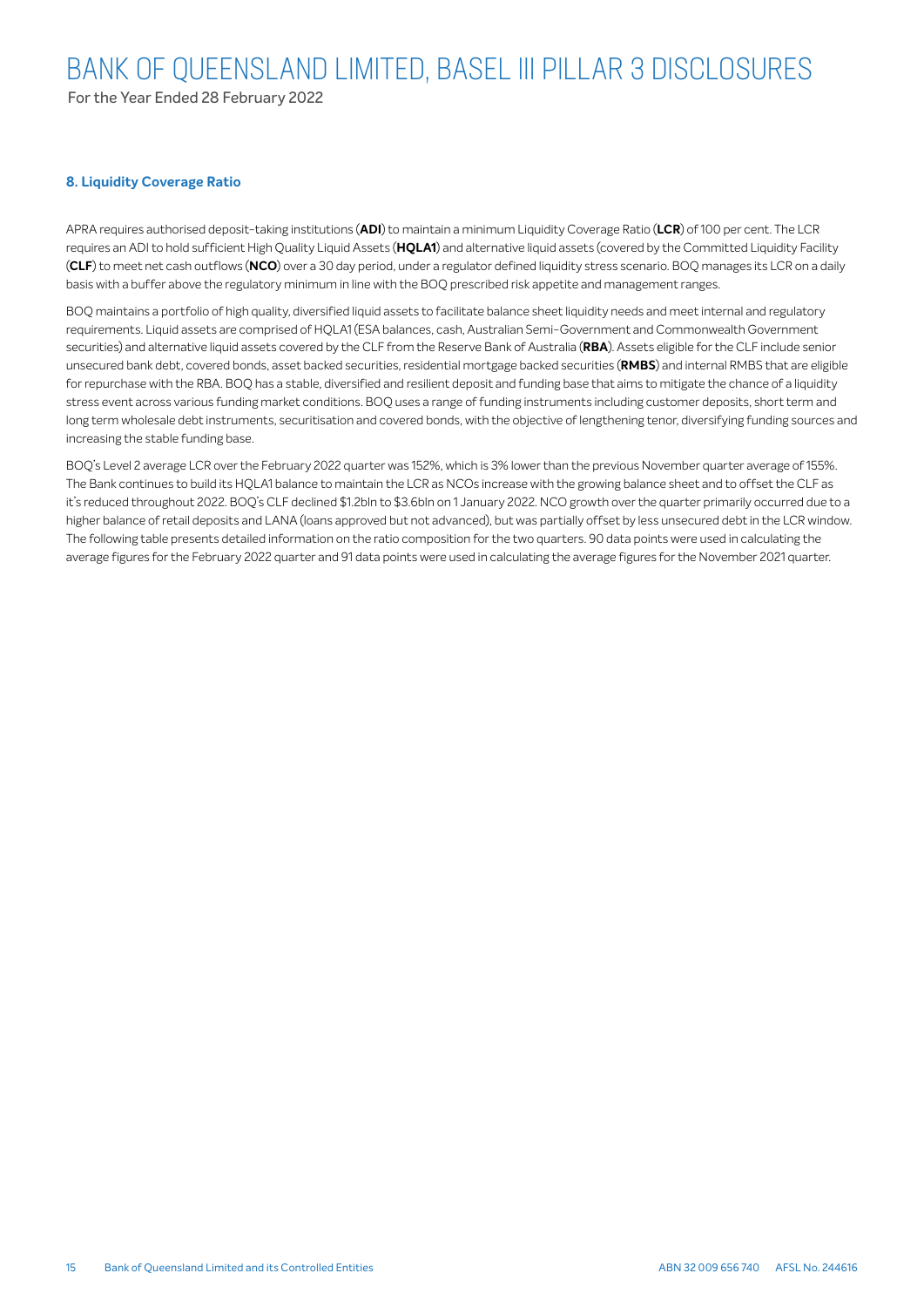For the Year Ended 28 February 2022

# **8. Liquidity Coverage Ratio (continued)**

|                                                                                | Average Quarterly Performance        |                                   |                                       |                                     |  |
|--------------------------------------------------------------------------------|--------------------------------------|-----------------------------------|---------------------------------------|-------------------------------------|--|
|                                                                                | February 22                          |                                   | November 21                           |                                     |  |
|                                                                                | Total<br>Un-Weighted<br>Value<br>\$m | Total<br>Weighted<br>Value<br>\$m | Total Un-<br>Weighted<br>Value<br>\$m | Total<br>Weighted<br>Value<br>\$m\$ |  |
| <b>LIQUID ASSETS</b>                                                           |                                      |                                   |                                       |                                     |  |
| High-quality liquid assets (HQLA)                                              |                                      | 11,458                            |                                       | 10,599                              |  |
| Alternative liquid assets (ALA)                                                |                                      | 3,806                             |                                       | 4,551                               |  |
| <b>Total Liquid Assets</b>                                                     |                                      | 15,264                            |                                       | 15,150                              |  |
| <b>CASH OUTFLOWS</b>                                                           |                                      |                                   |                                       |                                     |  |
| Retail deposits and deposits from small business customers, of<br>which:       | 36,021                               | 4,169                             | 34,825                                | 3,963                               |  |
| stable deposits                                                                | 14,800                               | 740                               | 14,588                                | 729                                 |  |
| less stable deposits                                                           | 21,221                               | 3,429                             | 20,237                                | 3,234                               |  |
| Unsecured wholesale funding, of which:                                         | 6,984                                | 3,595                             | 7,068                                 | 3,832                               |  |
| non-operational deposits (all counterparties)                                  | 6,542                                | 3.153                             | 6.285                                 | 3.049                               |  |
| unsecured debt                                                                 | 442                                  | 442                               | 783                                   | 783                                 |  |
| Secured wholesale funding                                                      |                                      | 52                                |                                       | 43                                  |  |
| Additional requirements, of which                                              | 6,364                                | 1,378                             | 6.094                                 | 1,216                               |  |
| outflows related to derivatives exposures and other collateral<br>requirements | 1,084                                | 1,084                             | 923                                   | 923                                 |  |
| credit and liquidity facilities                                                | 5,280                                | 294                               | 5.171                                 | 293                                 |  |
| Other contractual funding obligations                                          | 2,240                                | 1,829                             | 2,017                                 | 1,625                               |  |
| Other contingent funding obligations                                           | 9,857                                | 612                               | 9,032                                 | 573                                 |  |
| <b>Total Cash Outflows</b>                                                     | 61,466                               | 11,635                            | 59,036                                | 11,252                              |  |
| <b>CASH INFLOWS</b>                                                            |                                      |                                   |                                       |                                     |  |
| Secured lending (e.g. reverse repos)                                           |                                      |                                   | 175                                   |                                     |  |
| Inflows from fully performing exposures                                        | 848                                  | 437                               | 793                                   | 402                                 |  |
| Other cash inflows                                                             | 1,162                                | 1,162                             | 1,058                                 | 1,058                               |  |
| <b>Total cash inflows</b>                                                      | 2,010                                | 1,599                             | 2,026                                 | 1,460                               |  |
| <b>Total Net Cash Outflows</b>                                                 | 59,456                               | 10,036                            | 57,010                                | 9,792                               |  |
| Total liquid assets                                                            |                                      | 15,264                            |                                       | 15,150                              |  |
| Total net cash outflows                                                        |                                      | 10,036                            |                                       | 9,792                               |  |
| Liquidity Coverage Ratio (%)                                                   |                                      | 152%                              |                                       | 155%                                |  |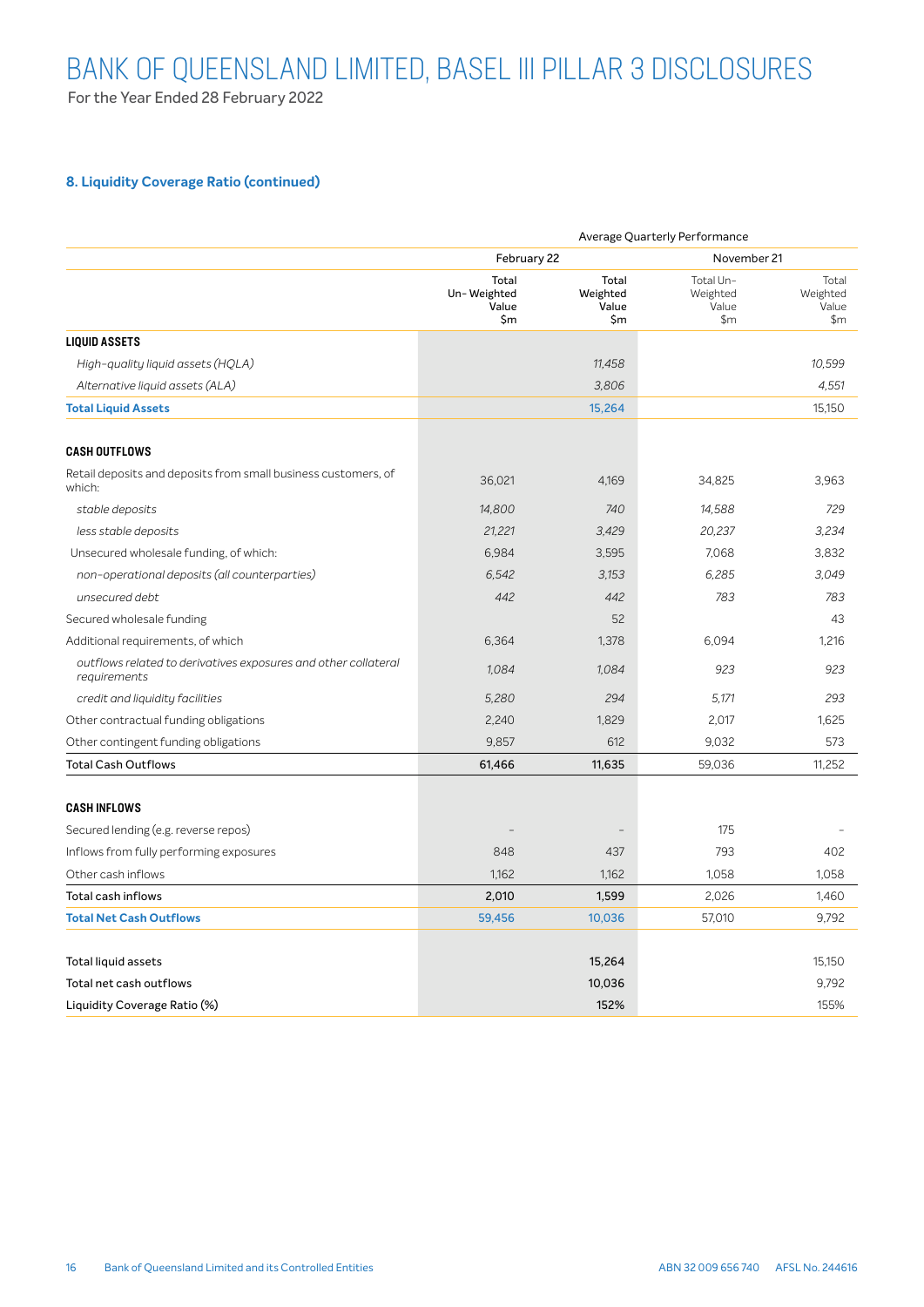For the Year Ended 28 February 2022

#### **9. Net Stable Funding Ratio**

APRA's objective in implementing the Net Stable Funding Ratio (**NSFR**) is to strengthen funding and liquidity resilience. The NSFR encourages ADIs to reduce the amount of liquidity transformation by funding their lending activities with more stable sources of funding, and thereby promoting greater balance sheet resilience.

The NSFR establishes a minimum stable funding requirement based on the liquidity characteristics of the ADI's assets and off-balance sheet activities over a one year time horizon. The NSFR is defined as the ratio of the amount of Available Stable Funding to the amount of Required Stable Funding. APRA requires ADIs to maintain an NSFR of at least 100%. BOQ manages its NSFR on a daily basis and actively maintains a buffer above the regulatory minimum in line with BOQ's prescribed risk appetite and management ranges.

BOQ's Level 2 NSFR as at 28 February 2022 was 123%, which was 1 percent lower than 30 November 2021. This was primarily due to strong loan growth and a reduction in the tenor of outstanding wholesale funding.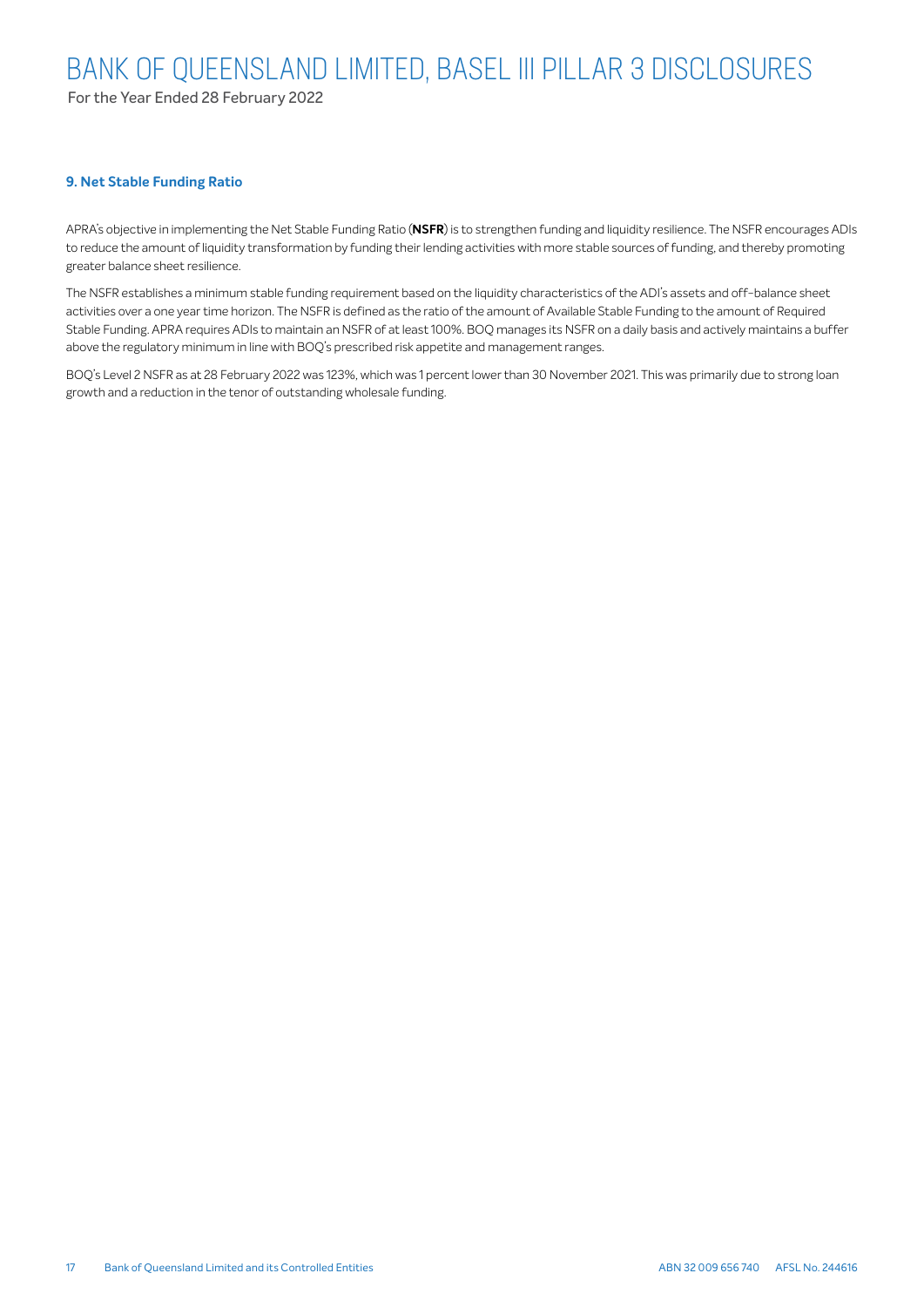# **9. Net Stable Funding Ratio (continued)**

#### February 22

|                                                                          | Unweighted value by residual maturity | Weighted value |                          |                          |                          |
|--------------------------------------------------------------------------|---------------------------------------|----------------|--------------------------|--------------------------|--------------------------|
|                                                                          | No maturity                           | <6 months      | 6 months to<br><1year    | >1year                   |                          |
| <b>AVAILABLE STABLE FUNDING (ASF) ITEM</b>                               |                                       |                |                          |                          |                          |
| Capital                                                                  | 6,664                                 | -              | -                        | 1,460                    | 8,124                    |
| Regulatory Capital                                                       | 6,664                                 |                | $\overline{\phantom{a}}$ | 1,460                    | 8,124                    |
| Retail deposits and deposits from small<br>business customers            | 23,672                                | 19,452         | $\qquad \qquad$          |                          | 39,615                   |
| Stable deposits                                                          | 9,573                                 | 6,701          | $\overline{\phantom{a}}$ |                          | 15,460                   |
| Less stable Deposits                                                     | 14,099                                | 12,751         | $\overline{\phantom{0}}$ |                          | 24,155                   |
| Wholesale funding                                                        | 3,678                                 | 21,311         | 2,357                    | 8,185                    | 16,767                   |
| Operational deposits                                                     | -                                     | -              | $\overline{\phantom{a}}$ | $\overline{\phantom{a}}$ | $\overline{\phantom{a}}$ |
| Other wholesale funding                                                  | 3,678                                 | 21,311         | 2,357                    | 8,185                    | 16,767                   |
| Other liabilities                                                        | 608                                   | 304            | 146                      | 227                      | 300                      |
| NSFR derivative liabilities                                              |                                       | 304            | $\overline{\phantom{a}}$ |                          |                          |
| All other liabilities and equity not included<br>in the above categories | 608                                   |                | 146                      | 227                      | 300                      |
| <b>Total ASF</b>                                                         |                                       |                |                          |                          | 64,806                   |
|                                                                          |                                       |                |                          |                          |                          |

### REQUIRED STABLE FUNDING (RSF) ITEM

| Total NSFR (HQLA)                                                                                                                                                                                  |     |       |       |        | 546    |
|----------------------------------------------------------------------------------------------------------------------------------------------------------------------------------------------------|-----|-------|-------|--------|--------|
| ALA                                                                                                                                                                                                |     |       |       |        | 360    |
| <b>RBNZ</b> securities                                                                                                                                                                             |     |       |       |        |        |
| Deposits held at other financial institutions<br>for operational purposes                                                                                                                          | 574 |       |       |        | 473    |
| Performing loans and securities                                                                                                                                                                    |     | 3,362 | 2,621 | 62,524 | 47,870 |
| Performing loans to financial institutions<br>secured by Level 1 HQLA                                                                                                                              |     |       |       |        |        |
| Performing loans to financial institutions<br>secured by non-Level 1 HQLA and<br>unsecured performing loans to financial<br>institutions                                                           |     | 240   |       | 25     | 61     |
| Performing loans to non-financial<br>corporate clients, loans to retail and<br>small business customers, and loans to<br>sovereigns, central banks and public sector<br>entities (PSEs), of which: |     | 2,280 | 1.772 | 13,397 | 13,386 |
| With a risk weight of less than or equal to<br>35% under APS 112                                                                                                                                   |     | 171   | 94    | 989    | 775    |
| Performing residential mortgages, of<br>which:                                                                                                                                                     |     | 842   | 849   | 49,102 | 34,423 |
| With a risk weight equal to 35% under<br>APS 112                                                                                                                                                   |     | 492   | 477   | 43,794 | 29,550 |
| Securities that are not in default and do<br>not qualify as HQLA, including exchange-<br>traded equities                                                                                           |     |       |       |        |        |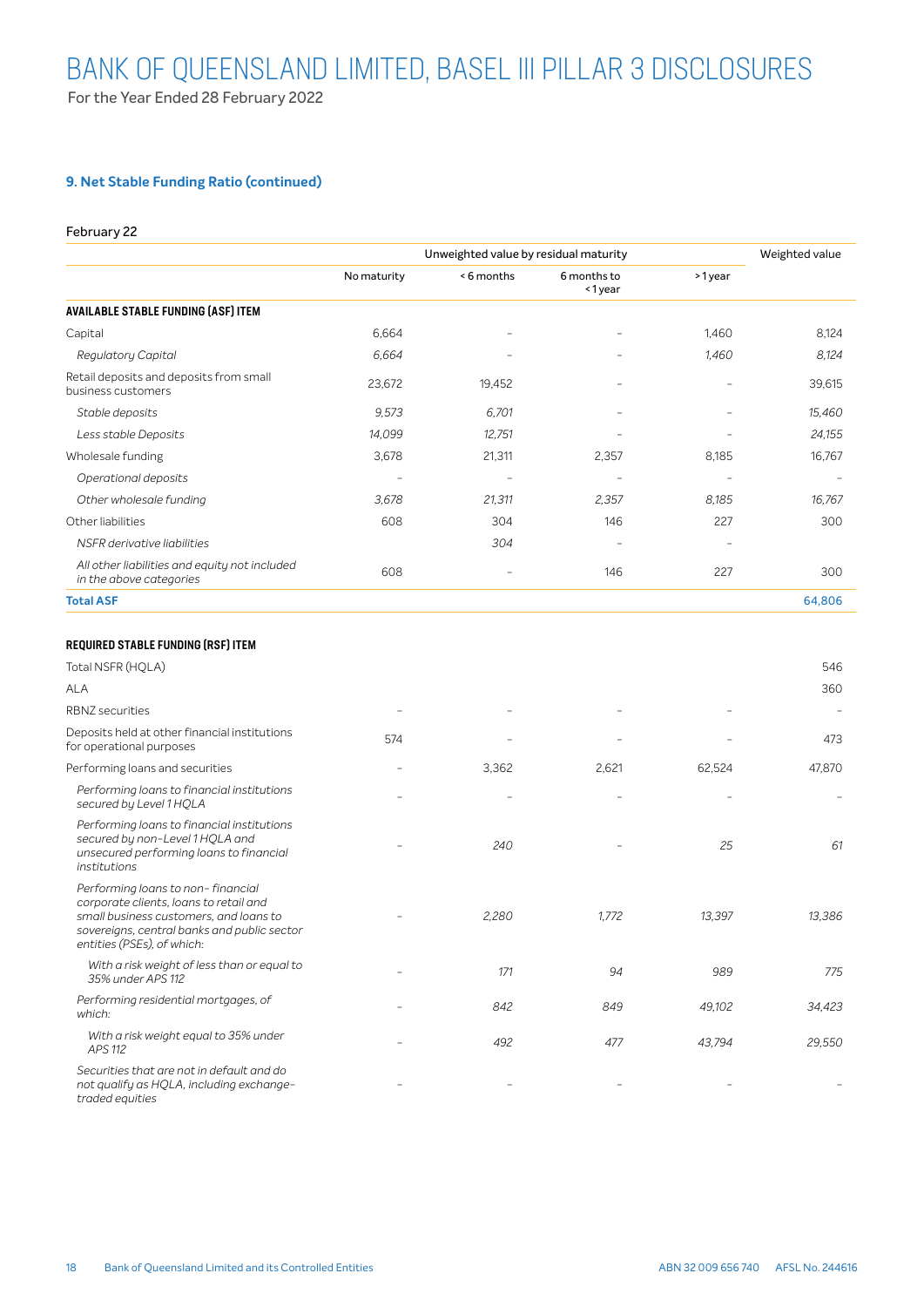# **9. Net Stable Funding Ratio (continued)**

#### February 22

|                                                                                                                                       | Unweighted value by residual maturity |           |                       |        | Weighted value |
|---------------------------------------------------------------------------------------------------------------------------------------|---------------------------------------|-----------|-----------------------|--------|----------------|
|                                                                                                                                       | No maturity                           | <6 months | 6 months to<br><1year | >1year |                |
| Other assets                                                                                                                          | 1,953                                 | 1,349     | 42                    | 933    | 3,178          |
| Assets posted as initial margin for<br>derivative contracts and contributions to<br>default funds of central counterparties<br>(CCPs) |                                       | -         | $\qquad \qquad$       | 182    | 155            |
| NSFR derivative assets                                                                                                                |                                       | -         | -                     | 34     | 34             |
| NSFR derivative liabilities before deduction<br>of variation margin posted                                                            |                                       | -         | ۰                     | 88     | 88             |
| All other assets not included in the above<br>categories                                                                              | 1.953                                 | 1.349     | 42                    | 629    | 2,901          |
| Off-balance sheet items                                                                                                               |                                       | -         | $\qquad \qquad$       | 6,862  | 323            |
| <b>Total RSF</b>                                                                                                                      |                                       |           |                       |        | 52,750         |
| <b>Net Stable Funding Ratio (%)</b>                                                                                                   |                                       |           |                       |        | 123%           |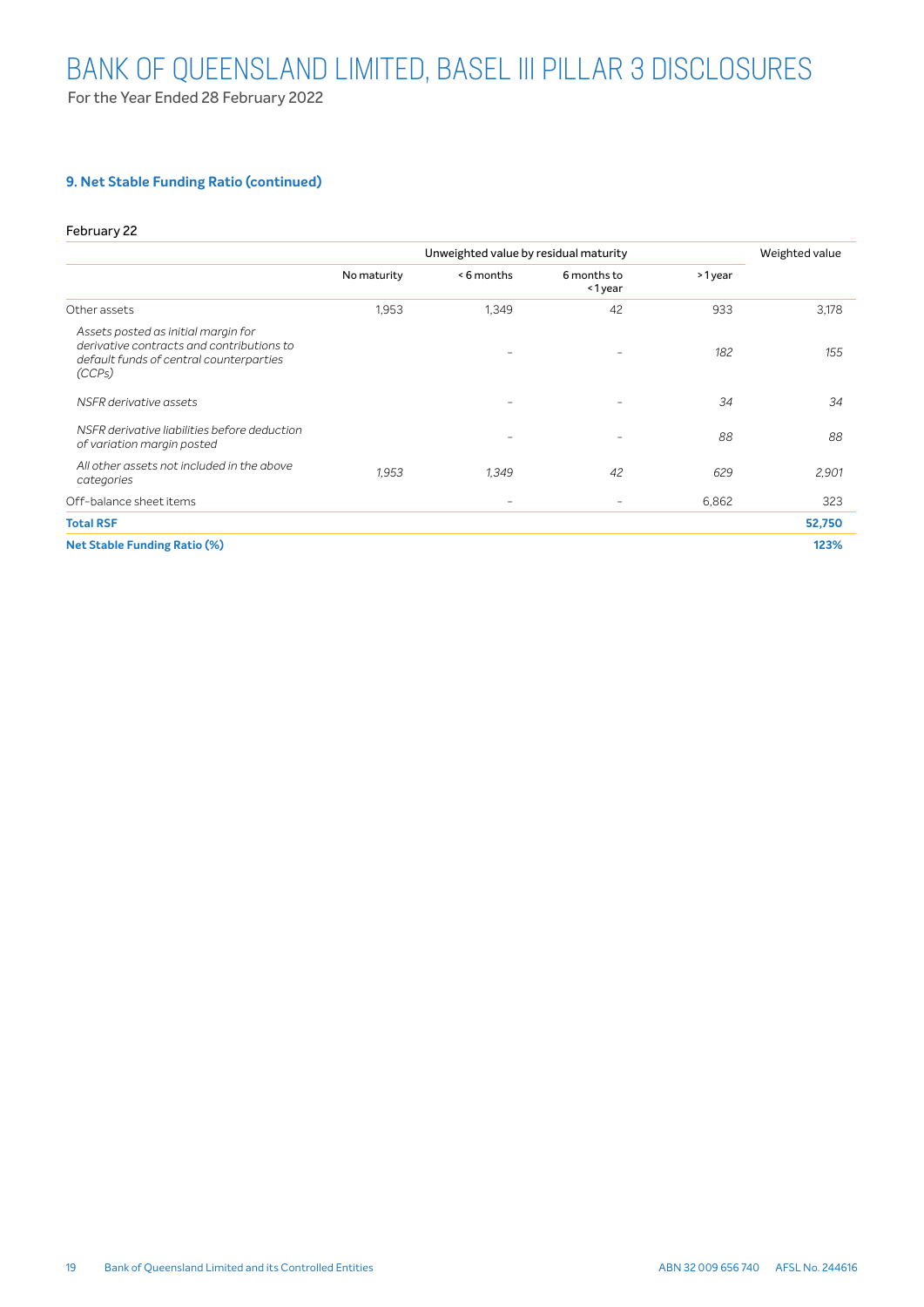# **9. Net Stable Funding Ratio (continued)**

#### November 21

|                                                                          | Unweighted value by residual maturity |           |                          |                          | Weighted value |
|--------------------------------------------------------------------------|---------------------------------------|-----------|--------------------------|--------------------------|----------------|
|                                                                          | No maturity                           | <6 months | 6 months to<br><1year    | >1year                   |                |
| <b>AVAILABLE STABLE FUNDING (ASF) ITEM</b>                               |                                       |           |                          |                          |                |
| Capital                                                                  | 6,238                                 |           | -                        | 1,460                    | 7,698          |
| Regulatory Capital                                                       | 6,238                                 |           | $\overline{\phantom{a}}$ | 1,460                    | 7,698          |
| Retail deposits and deposits from small<br>business customers            | 23,125                                | 19,288    |                          |                          | 38,973         |
| Stable deposits                                                          | 9,551                                 | 6,704     |                          |                          | 15,442         |
| Less stable Deposits                                                     | 13,574                                | 12,584    | ۰                        |                          | 23,531         |
| Wholesale funding                                                        | 3,766                                 | 19,981    | 2,804                    | 8,776                    | 17,823         |
| Operational deposits                                                     |                                       |           |                          |                          |                |
| Other wholesale funding                                                  | 3,766                                 | 19,981    | 2,804                    | 8,776                    | 17,823         |
| Other liabilities                                                        | 808                                   | 247       | 52                       | 166                      | 192            |
| NSFR derivative liabilities                                              |                                       | 247       | $\overline{\phantom{m}}$ | $\overline{\phantom{m}}$ |                |
| All other liabilities and equity not included<br>in the above categories | 808                                   |           | 52                       | 166                      | 192            |
| <b>Total ASF</b>                                                         |                                       |           |                          |                          | 64,686         |

### REQUIRED STABLE FUNDING (RSF) ITEM

| Total NSFR (HQLA)                                                                                                                                                                                  |     |       |       |        | 496    |
|----------------------------------------------------------------------------------------------------------------------------------------------------------------------------------------------------|-----|-------|-------|--------|--------|
| ALA                                                                                                                                                                                                |     |       |       |        | 480    |
| <b>RBNZ</b> securities                                                                                                                                                                             |     |       |       |        |        |
| Deposits held at other financial institutions<br>for operational purposes                                                                                                                          | 713 |       |       |        | 671    |
| Performing loans and securities                                                                                                                                                                    |     | 3,394 | 2,746 | 60,430 | 46,606 |
| Performing loans to financial institutions<br>secured by Level 1 HQLA                                                                                                                              |     |       |       |        |        |
| Performing loans to financial institutions<br>secured by non-Level 1 HOLA and<br>unsecured performing loans to financial<br>institutions                                                           |     | 300   |       | 31     | 76     |
| Performing loans to non-financial<br>corporate clients, loans to retail and<br>small business customers, and loans to<br>sovereigns, central banks and public sector<br>entities (PSEs), of which: |     | 2,231 | 1,864 | 13,133 | 13,160 |
| With a risk weight of less than or equal to<br>35% under APS 112                                                                                                                                   |     | 181   | 115   | 982    | 787    |
| Performing residential mortgages, of<br>which:                                                                                                                                                     |     | 863   | 882   | 47,266 | 33,370 |
| With a risk weight equal to 35% under<br><b>APS 112</b>                                                                                                                                            |     | 487   | 480   | 41,946 | 28,459 |
| Securities that are not in default and do<br>not qualify as HQLA, including exchange-<br>traded equities                                                                                           |     |       |       |        |        |